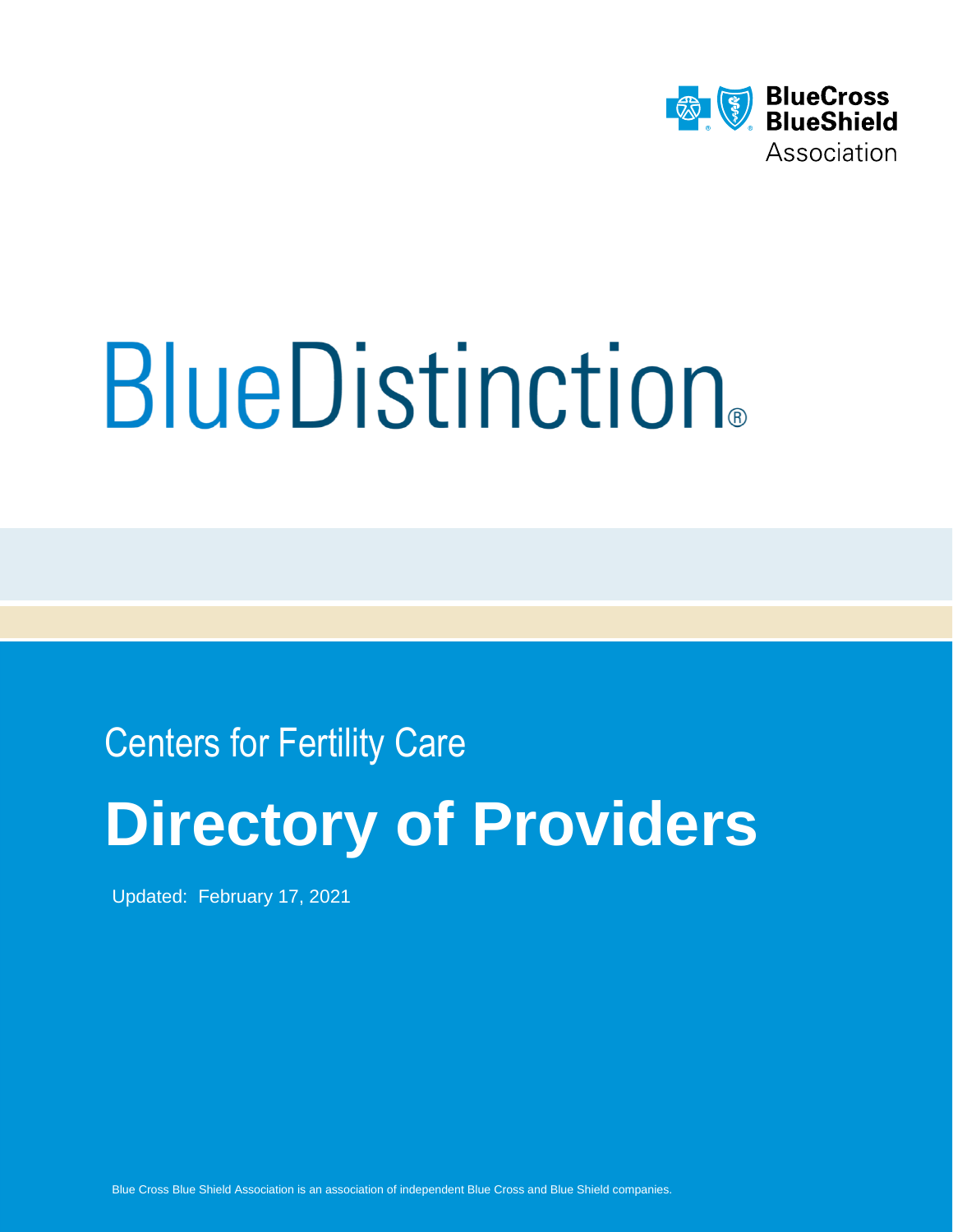#### Your Participating Provider Directory

This Provider Directory is your guide to providers that have been designated as Blue Distinction Centers. We are continually updating this list. If you do not see a particular healthcare provider listed, need additional information regarding a provider or have any questions about your specific benefits, please call the customer service number on the back of your identification card.

A provider's participation in the program is subject to change. To verify this information, please contact the provider before you receive medical services.

If this is an emergency, please proceed to the nearest healthcare provider with an emergency department.

#### Blue Distinction Centers

When it comes to your health and healthcare, the choices you make matter. Blue Distinction Centers can help you and your doctor have a better informed discussion about finding the right provider for the specific procedure you need.

#### **Blue Distinction Centers**

The Blue Distinction Center program was developed with input from the medical community and evaluates providers on their ability to deliver high quality and safe specialty care based on criteria that directly impact patient results – e.g., surgical team expertise and a history of better outcomes for patients.

To see a list of the specific selection criteria used to evaluate providers for the **Blue Distinction Centers for Fertility Care** recognition, please visit [www.bcbs.com/bluedistinction.](https://www.bcbs.com/blue-distinction-specialty-care)

Blue Cross Blue Shield Association, an association of independent Blue Cross and Blue Shield Companies.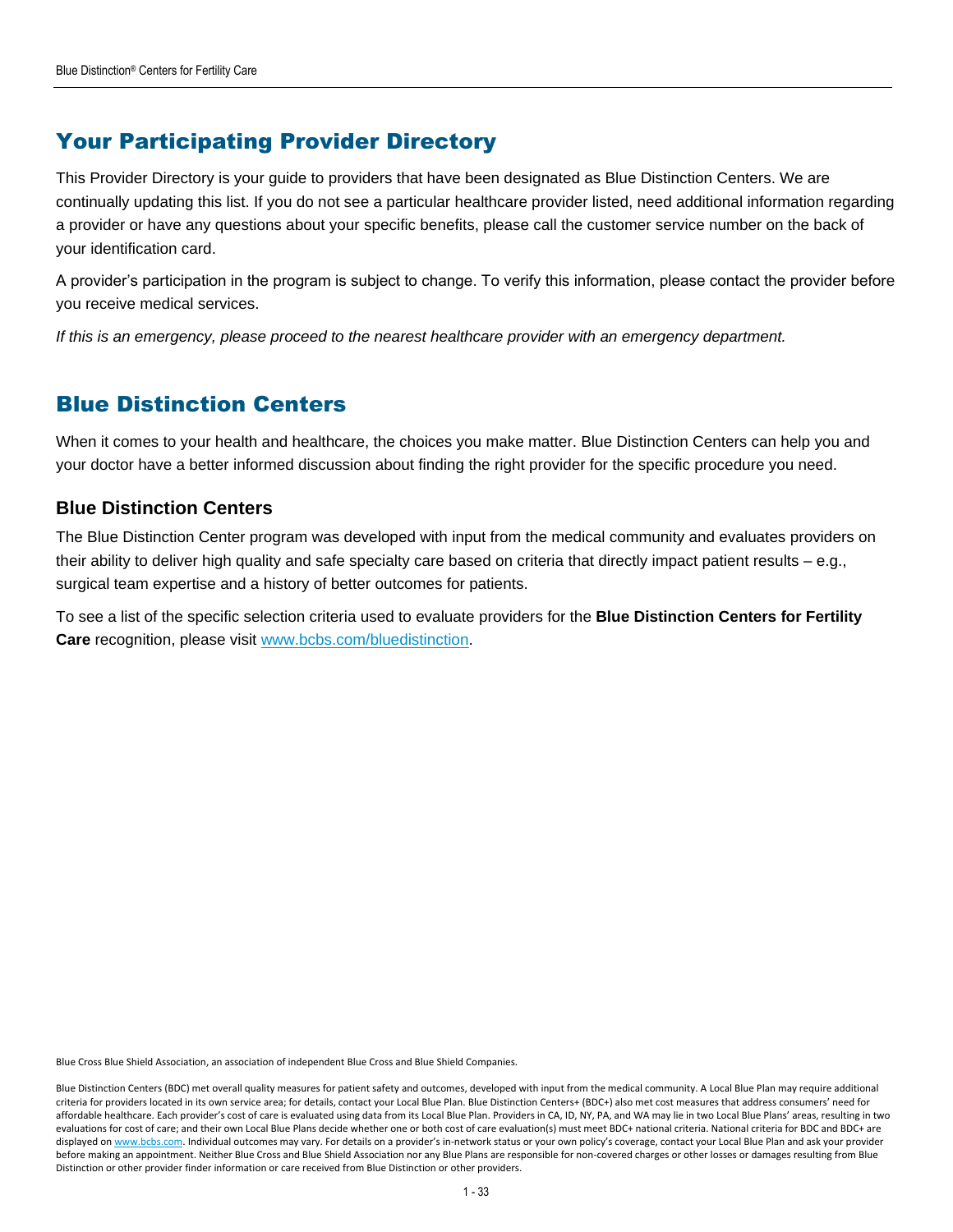### Blue Distinction® Centers for Fertility Care

| <b>PHYSICIAN'S NAME</b> | <b>CITY</b> | <b>STATE</b> | <b>LOCATION</b>                                                                                             | <b>DESIGNATED</b><br><b>BLUE</b><br><b>DISTINCTION</b><br><b>CENTER+</b> | <b>DESIGNATED</b><br><b>BLUE</b><br><b>DISTINCTION</b><br><b>CENTER</b> |
|-------------------------|-------------|--------------|-------------------------------------------------------------------------------------------------------------|--------------------------------------------------------------------------|-------------------------------------------------------------------------|
| <b>ARIZONA</b>          |             |              |                                                                                                             |                                                                          |                                                                         |
| <b>Drew Moffitt</b>     | Phoenix     | <b>AZ</b>    | Arizona Reproductive Medicine<br><b>Specialists</b><br>1701 E. Thomas Rd, Bldg 1, Suite 101                 |                                                                          |                                                                         |
| <b>Frederick Larsen</b> | Scottsdale  | <b>AZ</b>    | <b>Advanced Fertility Care, PLLC</b><br>9819 N. 95th St, Suite 105                                          |                                                                          |                                                                         |
| <b>Ketan Patel</b>      | Scottsdale  | <b>AZ</b>    | Arizona Associates for Reproductive<br>Health<br>8573 E. Princess Dr, Suite 101                             |                                                                          |                                                                         |
| Linda Nelson            | Phoenix     | <b>AZ</b>    | Arizona Reproductive Medicine<br><b>Specialists</b><br>1701 E. Thomas Rd, Bldg 1, Suite 101                 |                                                                          |                                                                         |
| Nathaniel Zoneraich     | Scottsdale  | <b>AZ</b>    | <b>Advanced Fertility Care, PLLC</b><br>9819 N. 95th St, Suite 105                                          |                                                                          |                                                                         |
| Nicole Kummer           | Scottsdale  | AΖ           | <b>Advanced Fertility Care, PLLC</b><br>9819 N. 95th St, Suite 105                                          |                                                                          |                                                                         |
| <b>CALIFORNIA</b>       |             |              |                                                                                                             |                                                                          |                                                                         |
| Alexis Kim              | San Jose    | CA           | Palo Alto Medical Foundation Fertility<br>Physicians of Northern California<br>2581 Samaritan Dr, Suite 302 |                                                                          |                                                                         |
| Amin Milki              | Sunnyvale   | CA           | <b>Stanford Medicine Fertility &amp;</b><br>Reproductive Health<br>1195 W. Fremont Ave                      |                                                                          |                                                                         |
| Anthony Dobson          | San Jose    | CA           | Palo Alto Medical Foundation Fertility<br>Physicians of Northern California<br>2581 Samaritan Dr, Suite 302 |                                                                          |                                                                         |
| <b>Arlene Morales</b>   | San Diego   | CA           | <b>Fertility Specialists Medical Group</b><br>8010 Frost St, Suite P                                        |                                                                          |                                                                         |
| <b>Bradford Kolb</b>    | Pasadena    | CA           | <b>HRC Fertility-Pasadena</b><br>333 S. Arroyo Pkwy, 3rd Floor                                              |                                                                          |                                                                         |
| <b>Brooke Friedman</b>  | San Diego   | CA           | San Diego Fertility Center<br>11425 El Camino Real                                                          |                                                                          |                                                                         |

Blue Cross Blue Shield Association, an association of independent Blue Cross and Blue Shield Companies.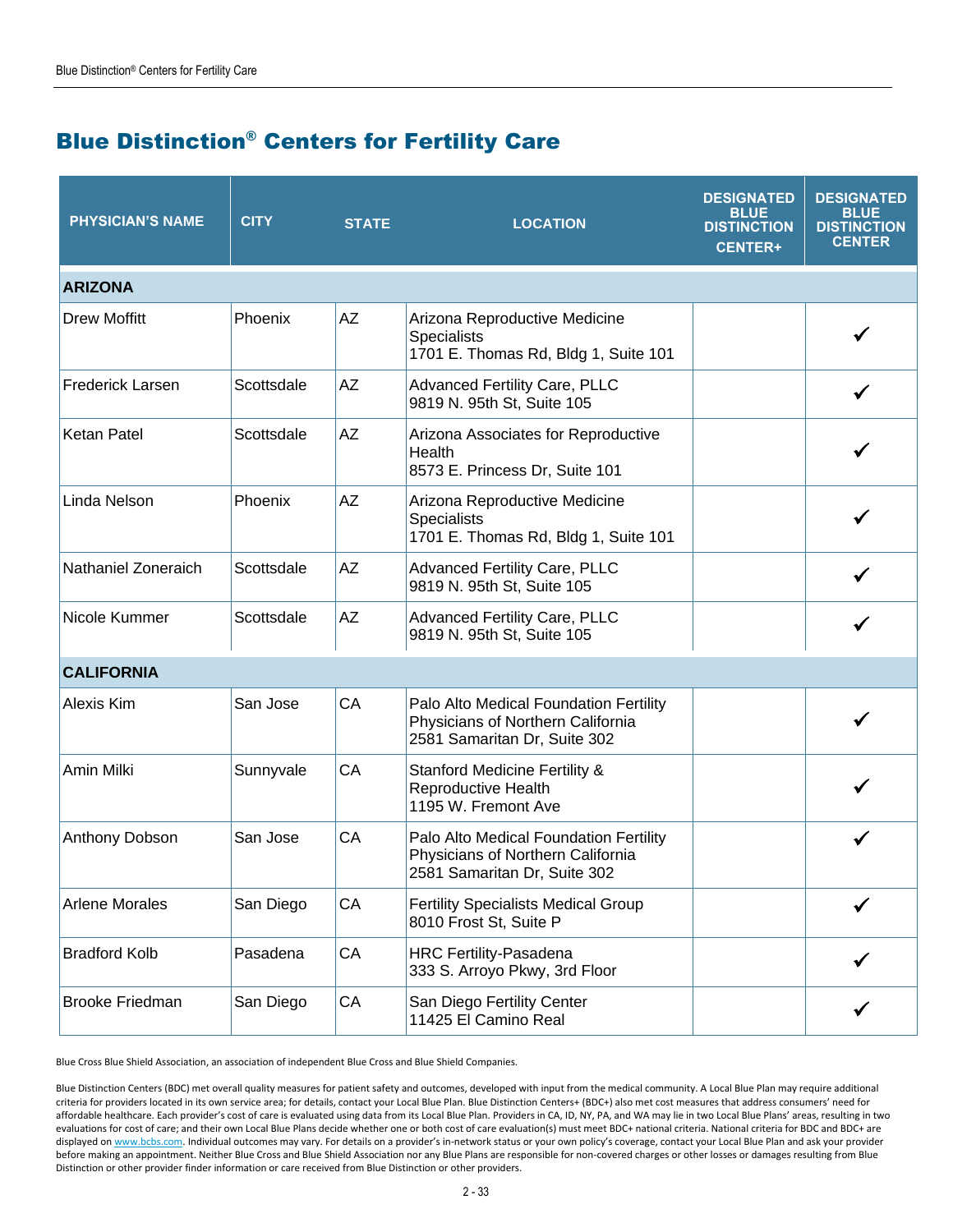| <b>PHYSICIAN'S NAME</b>    | <b>CITY</b>      | <b>STATE</b> | <b>LOCATION</b>                                                                                                                           | <b>DESIGNATED</b><br><b>BLUE</b><br><b>DISTINCTION</b><br><b>CENTER+</b> | <b>DESIGNATED</b><br><b>BLUE</b><br><b>DISTINCTION</b><br><b>CENTER</b> |
|----------------------------|------------------|--------------|-------------------------------------------------------------------------------------------------------------------------------------------|--------------------------------------------------------------------------|-------------------------------------------------------------------------|
| <b>CALIFORNIA (cont'd)</b> |                  |              |                                                                                                                                           |                                                                          |                                                                         |
| <b>Carlos Soto-Albors</b>  | Roseville        | CA           | Northern California Fertility Medical<br>Center<br>1130 Conroy Ln, Suite 100                                                              |                                                                          |                                                                         |
| Collin Smikle, MD          | San<br>Francisco | CA           | <b>Laurel Fertility Care</b><br>1700 California St, Suite 570                                                                             |                                                                          |                                                                         |
| <b>Daniel Potter</b>       | Newport<br>Beach | CA           | <b>HRC Fertility-Orange County</b><br>500 Superior Ave, Suite 210                                                                         |                                                                          |                                                                         |
| Deborah Wachs              | San Ramon        | CA           | Reproductive Science Center of the San<br>Francisco Bay Area<br>100 Park PI, Suite 200                                                    |                                                                          |                                                                         |
| <b>Erin Lewis</b>          | San Ramon        | CA           | Reproductive Science Center of the San<br>Francisco Bay Area<br>100 Park PI, Suite 200                                                    |                                                                          |                                                                         |
| Evan Rosenbluth            | San Ramon        | CA           | Reproductive Science Center of the San<br>Francisco Bay Area<br>100 Park PI, Suite 200                                                    |                                                                          |                                                                         |
| Geraldine Ekpo. MD         | San<br>Francisco | CA           | <b>Laurel Fertility Care</b><br>1700 California St, Suite 570                                                                             |                                                                          |                                                                         |
| Gihan Bareh                | Loma Linda       | CA           | Loma Linda University Center for<br>Fertility and IVF, Department of<br><b>Gynecology and Obstetrics</b><br>11370 Anderson St, Suite 3950 |                                                                          |                                                                         |
| Jack Yu Jen Huang          | Sunnyvale        | CA           | <b>Stanford Medicine Fertility &amp;</b><br>Reproductive Health<br>1195 W. Fremont Ave                                                    |                                                                          |                                                                         |
| Jane Fredrick              | Newport<br>Beach | CA           | <b>HRC Fertility-Orange County</b><br>500 Superior Ave, Suite 210                                                                         |                                                                          |                                                                         |
| Jeffrey Nelson             | Pasadena         | CA           | <b>HRC Fertility-Pasadena</b><br>333 S. Arroyo Pkwy, 3rd Floor                                                                            |                                                                          |                                                                         |
| John Gould                 | Roseville        | CA           | Northern California Fertility Medical<br>Center<br>1130 Conroy Ln, Suite 100                                                              |                                                                          |                                                                         |
| John Norian                | Pasadena         | CA           | <b>HRC Fertility-Pasadena</b><br>333 S. Arroyo Pkwy, 3rd Floor                                                                            |                                                                          |                                                                         |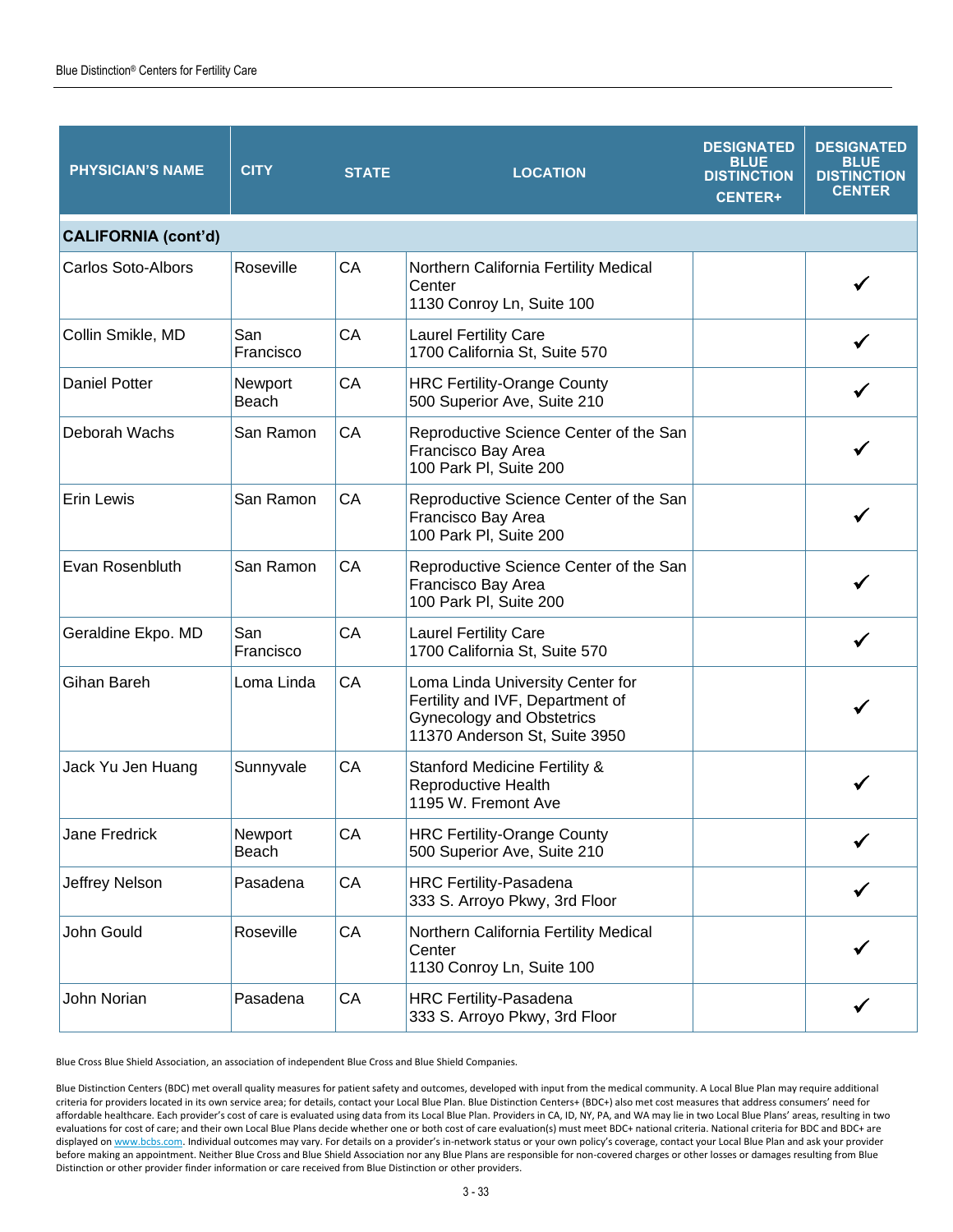| <b>PHYSICIAN'S NAME</b>    | <b>CITY</b>      | STATE | <b>LOCATION</b>                                                                                             | <b>DESIGNATED</b><br>BLUE<br><b>DISTINCTION</b><br><b>CENTER+</b> | <b>DESIGNATED</b><br><b>BLUE</b><br><b>DISTINCTION</b><br><b>CENTER</b> |
|----------------------------|------------------|-------|-------------------------------------------------------------------------------------------------------------|-------------------------------------------------------------------|-------------------------------------------------------------------------|
| <b>CALIFORNIA (cont'd)</b> |                  |       |                                                                                                             |                                                                   |                                                                         |
| John Wilcox                | Pasadena         | CA    | <b>HRC Fertility-Pasadena</b><br>333 S. Arroyo Pkwy, 3rd Floor                                              |                                                                   |                                                                         |
| Kristi Maas                | San Diego        | CA    | <b>Fertility Specialists Medical Group</b><br>8010 Frost St, Suite P                                        |                                                                   |                                                                         |
| L Michael Kettel           | San Diego        | CA    | San Diego Fertility Center<br>11425 El Camino Real                                                          |                                                                   |                                                                         |
| Laurie Lovely              | Roseville        | CA    | Northern California Fertility Medical<br>Center<br>1130 Conroy Ln, Suite 100                                |                                                                   |                                                                         |
| Lori Arnold                | Encinitas        | CA    | California Center for Reproductive<br>Medicine<br>477 N. El Camino Real, Suite C310                         |                                                                   |                                                                         |
| Louis Weckstein            | San Ramon        | CA    | Reproductive Science Center of the San<br>Francisco Bay Area<br>100 Park PI, Suite 200                      |                                                                   |                                                                         |
| Lusine Aghajanova          | Sunnyvale        | CA    | <b>Stanford Medicine Fertility &amp;</b><br><b>Reproductive Health</b><br>1195 W. Fremont Ave               |                                                                   |                                                                         |
| Lynn Westphal              | Sunnyvale        | CA    | <b>Stanford Medicine Fertility &amp;</b><br>Reproductive Health<br>1195 W. Fremont Ave                      |                                                                   |                                                                         |
| Manual Doblado             | Roseville        | CA    | Northern California Fertility Medical<br>Center<br>1130 Conroy Ln, Suite 100                                |                                                                   |                                                                         |
| Marcelle Cedars            | San<br>Francisco | CA    | <b>UCSF Center for Reproductive Health</b><br>499 Illinois St, 6th Floor                                    |                                                                   |                                                                         |
| Mary Abusicf               | San Jose         | CA    | Palo Alto Medical Foundation Fertility<br>Physicians of Northern California<br>2581 Samaritan Dr, Suite 302 |                                                                   |                                                                         |
| Mary Ramie Hinckley        | San Ramon        | CA    | Reproductive Science Center of the San<br>Francisco Bay Area<br>100 Park Pl, Suite 200                      |                                                                   |                                                                         |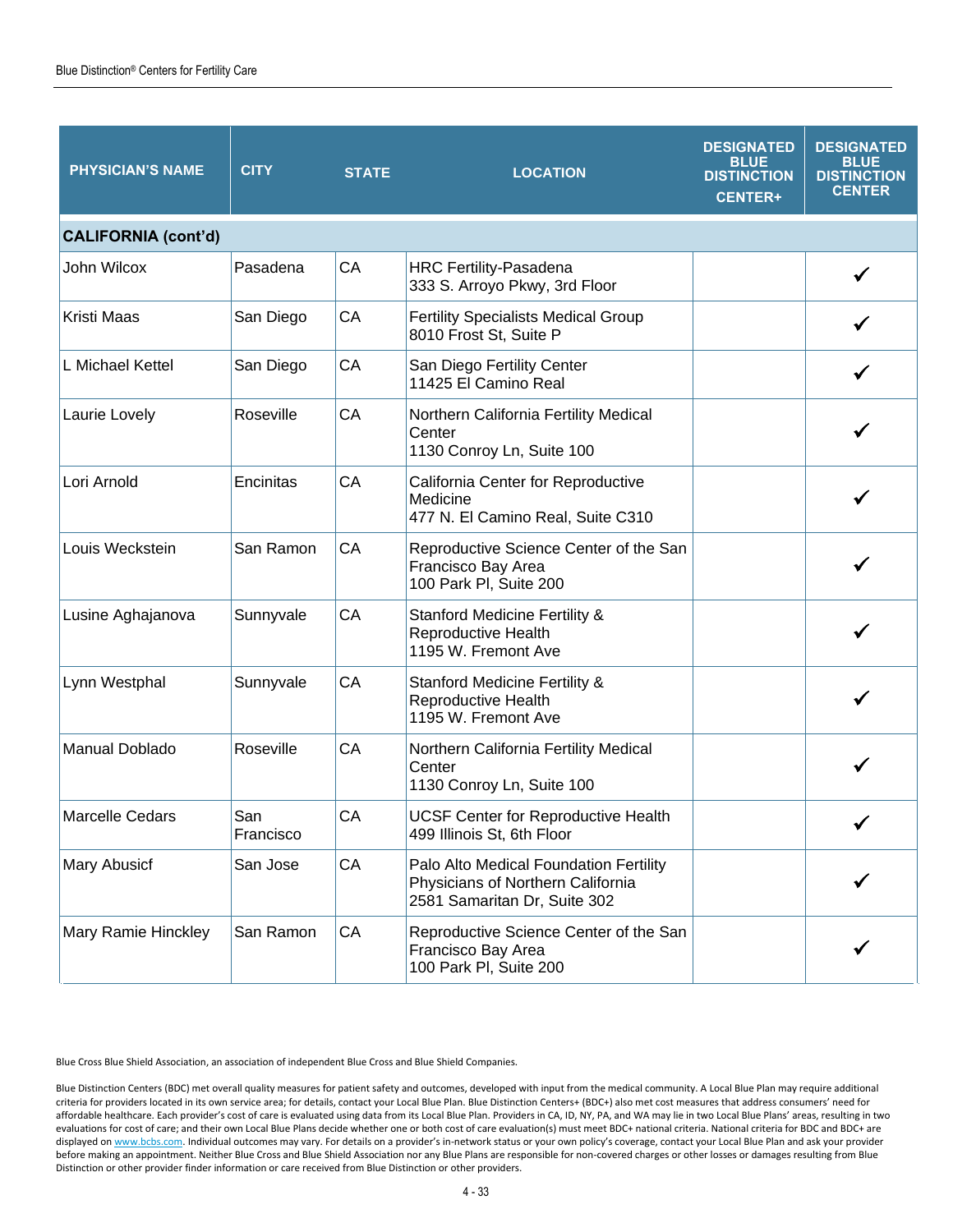| <b>PHYSICIAN'S NAME</b>    | <b>CITY</b>      | <b>STATE</b> | <b>LOCATION</b>                                                                                             | <b>DESIGNATED</b><br><b>BLUE</b><br><b>DISTINCTION</b><br><b>CENTER+</b> | <b>DESIGNATED</b><br><b>BLUE</b><br><b>DISTINCTION</b><br><b>CENTER</b> |
|----------------------------|------------------|--------------|-------------------------------------------------------------------------------------------------------------|--------------------------------------------------------------------------|-------------------------------------------------------------------------|
| <b>CALIFORNIA (cont'd)</b> |                  |              |                                                                                                             |                                                                          |                                                                         |
| Michael Eisenberg          | Sunnyvale        | CA           | <b>Stanford Medicine Fertility &amp;</b><br>Reproductive Health<br>1195 W. Fremont Ave                      |                                                                          |                                                                         |
| <b>Michael Murray</b>      | Roseville        | CA           | Northern California Fertility Medical<br>Center<br>1130 Conroy Ln, Suite 100                                |                                                                          |                                                                         |
| Micheal Homer              | San Ramon        | CA           | Reproductive Science Center of the San<br>Francisco Bay Area<br>100 Park Pl, Suite 200                      |                                                                          |                                                                         |
| <b>Mickey Coffler</b>      | Newport<br>Beach | CA           | <b>HRC Fertility-Orange County</b><br>500 Superior Ave, Suite 210                                           |                                                                          |                                                                         |
| <b>Mohammad Ezzati</b>     | San Jose         | CA           | Palo Alto Medical Foundation Fertility<br>Physicians of Northern California<br>2581 Samaritan Dr, Suite 302 |                                                                          |                                                                         |
| <b>Ruth Lathi</b>          | Sunnyvale        | CA           | <b>Stanford Medicine Fertility &amp;</b><br>Reproductive Health<br>1195 W. Fremont Ave                      |                                                                          |                                                                         |
| Sahar Stephens             | Roseville        | CA           | Northern California Fertility Medical<br>Center<br>1130 Conroy Ln, Suite 100                                |                                                                          |                                                                         |
| Said Daneshmand            | San Diego        | CA           | San Diego Fertility Center<br>11425 El Camino Real                                                          |                                                                          |                                                                         |
| Sanaz Keyhan               | San Jose         | CA           | Palo Alto Medical Foundation Fertility<br>Physicians of Northern California<br>2581 Samaritan Dr, Suite 302 |                                                                          |                                                                         |
| Sandy Chuan                | San Diego        | CA           | San Diego Fertility Center<br>11425 El Camino Real                                                          |                                                                          |                                                                         |
| Steven Nakajima            | Sunnyvale        | CA           | <b>Stanford Medicine Fertility &amp;</b><br>Reproductive Health<br>1195 W. Fremont Ave                      |                                                                          |                                                                         |
| Susanna Park               | San Diego        | CA           | San Diego Fertility Center<br>11425 El Camino Real                                                          |                                                                          |                                                                         |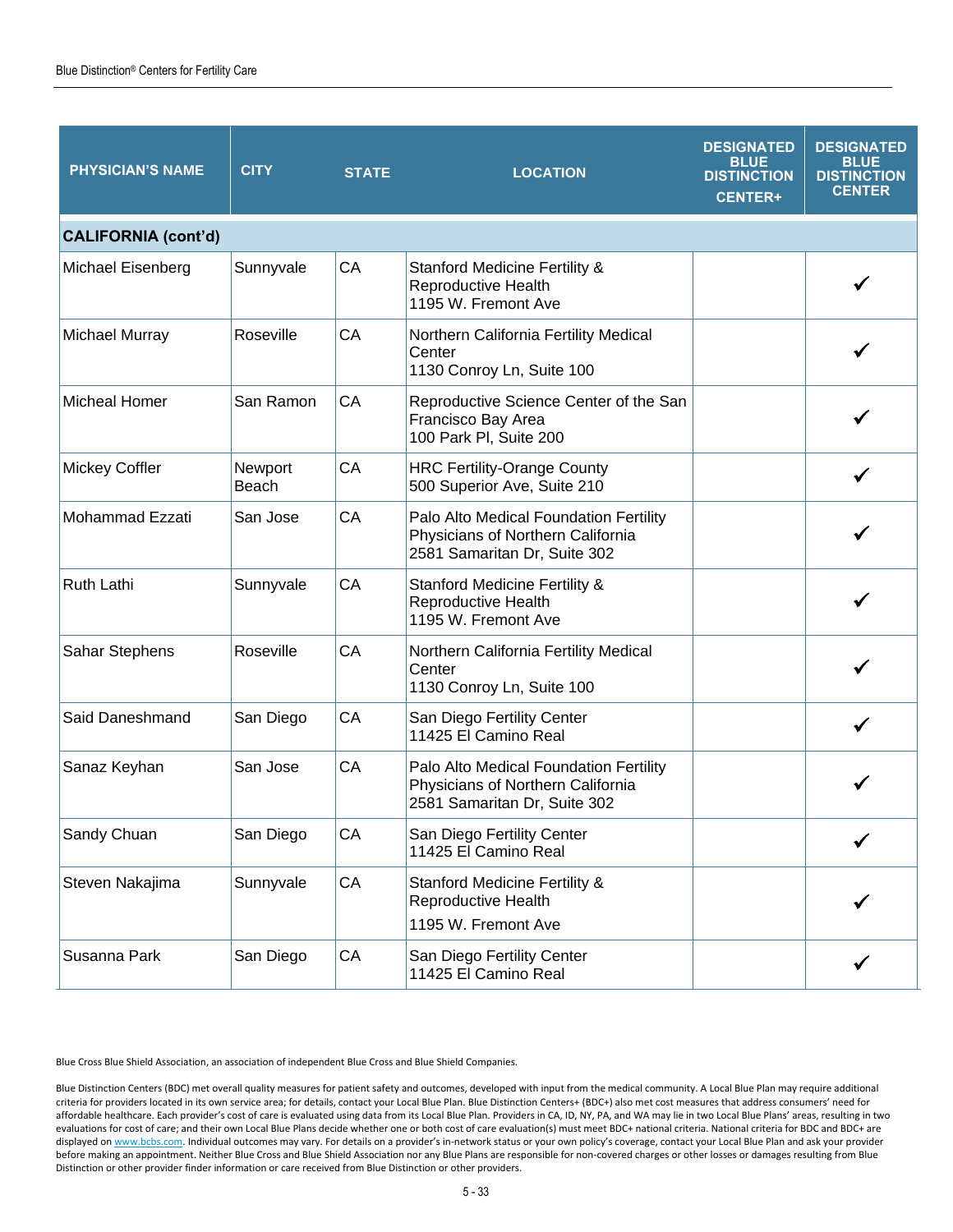| <b>PHYSICIAN'S NAME</b>    | <b>CITY</b>    | <b>STATE</b> | <b>LOCATION</b>                                                                        | <b>DESIGNATED</b><br><b>BLUE</b><br><b>DISTINCTION</b><br><b>CENTER+</b> | <b>DESIGNATED</b><br>BLUE<br><b>DISTINCTION</b><br><b>CENTER</b> |
|----------------------------|----------------|--------------|----------------------------------------------------------------------------------------|--------------------------------------------------------------------------|------------------------------------------------------------------|
| <b>CALIFORNIA (cont'd)</b> |                |              |                                                                                        |                                                                          |                                                                  |
| Valerie Baker              | Sunnyvale      | CA           | <b>Stanford Medicine Fertility &amp;</b><br>Reproductive Health<br>1195 W. Fremont Ave |                                                                          |                                                                  |
| <b>Wendy Shelly</b>        | San Diego      | CA           | <b>Fertility Specialists Medical Group</b><br>8010 Frost St, Suite P                   |                                                                          |                                                                  |
| <b>CONNECTICUT</b>         |                |              |                                                                                        |                                                                          |                                                                  |
| Andrea DiLuigi             | Farmington     | <b>CT</b>    | The Center for Advanced Reproductive<br>Services<br>2 Batterson Park Rd                |                                                                          |                                                                  |
| <b>Andrew Levi</b>         | Trumbull       | <b>CT</b>    | Park Avenue Fertility and Reproductive<br>Medicine<br>5520 Park Ave, Suite MG-250      |                                                                          |                                                                  |
| <b>Barry Witt</b>          | Greenwich      | <b>CT</b>    | Greenwich Fertility and IVF Center, PC<br>55 Holly Hill Ln, Suite 270                  |                                                                          |                                                                  |
| Claudio Benadiva           | Farmington     | <b>CT</b>    | The Center for Advanced Reproductive<br>Services<br>2 Batterson Park Rd                |                                                                          |                                                                  |
| Cynthia Murdock            | <b>Norwalk</b> | <b>CT</b>    | Reproductive Medicine Associates of<br>Connecticut<br>761 Main Ave, Suite 200          |                                                                          |                                                                  |
| <b>Daniel Grow</b>         | Farmington     | <b>CT</b>    | The Center for Advanced Reproductive<br>Services<br>2 Batterson Park Rd                |                                                                          |                                                                  |
| David Schmidt              | Farmington     | <b>CT</b>    | The Center for Advanced Reproductive<br>Services<br>2 Batterson Park Rd                |                                                                          |                                                                  |
| Donald Maier               | Farmington     | <b>CT</b>    | The Center for Advanced Reproductive<br>Services<br>2 Batterson Park Rd                |                                                                          |                                                                  |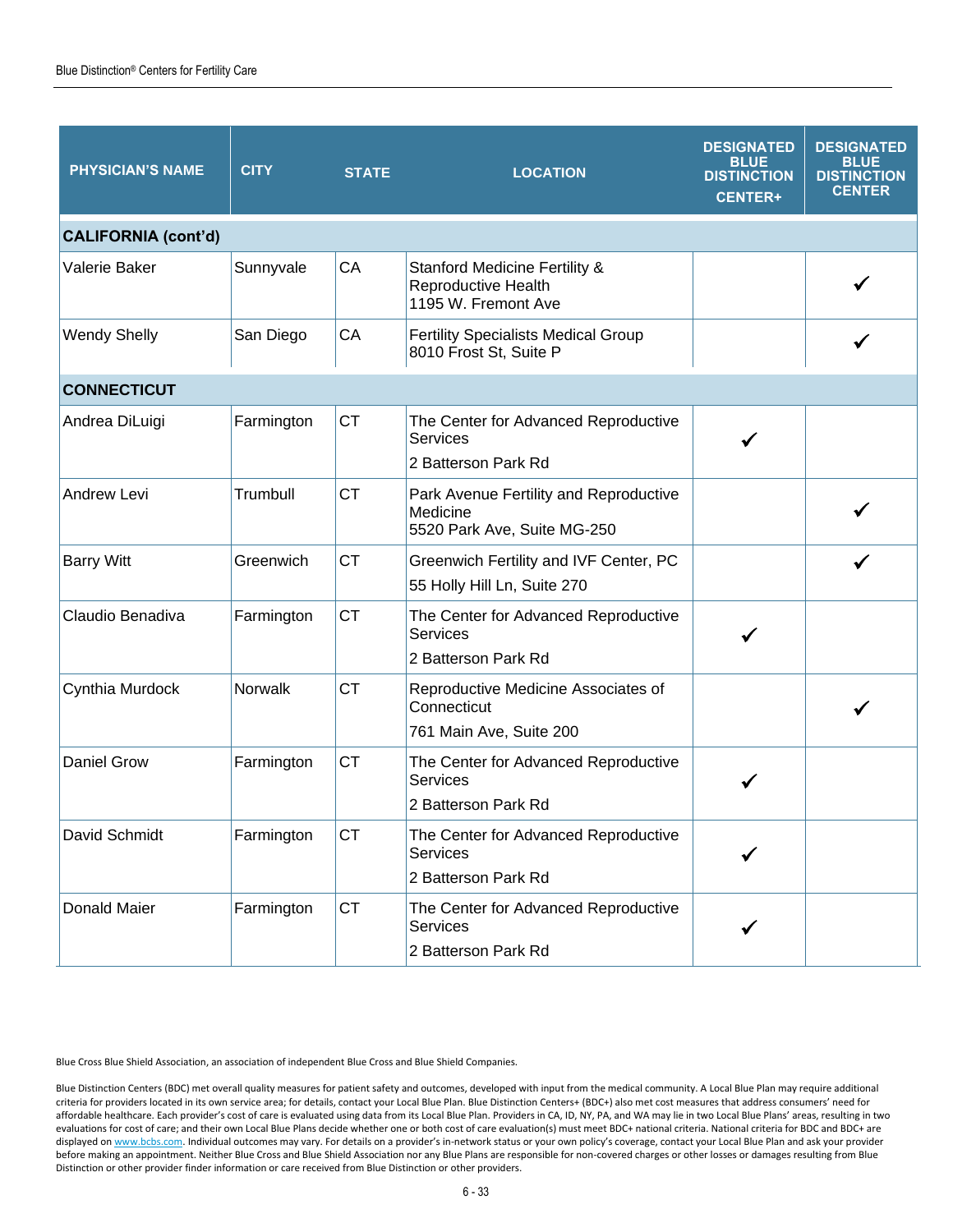| <b>PHYSICIAN'S NAME</b>   | <b>CITY</b>    | STATE     | <b>LOCATION</b>                                                                                         | <b>DESIGNATED</b><br>BLUE<br><b>DISTINCTION</b><br><b>CENTER+</b> | <b>DESIGNATED</b><br>BLUE<br><b>DISTINCTION</b><br><b>CENTER</b> |
|---------------------------|----------------|-----------|---------------------------------------------------------------------------------------------------------|-------------------------------------------------------------------|------------------------------------------------------------------|
| CONNECTICUT (cont'd)      |                |           |                                                                                                         |                                                                   |                                                                  |
| Ilana Ressler             | Norwalk        | <b>CT</b> | Reproductive Medicine Associates of<br>Connecticut<br>761 Main Ave, Suite 200                           |                                                                   |                                                                  |
| John Nulsen               | Farmington     | <b>CT</b> | The Center for Advanced Reproductive<br>Services<br>2 Batterson Park Rd                                 |                                                                   |                                                                  |
| Joshua Hurwitz            | Norwalk        | <b>CT</b> | Reproductive Medicine Associates of<br>Connecticut<br>761 Main Ave, Suite 200                           |                                                                   |                                                                  |
| Lawrence Engmann          | Farmington     | <b>CT</b> | The Center for Advanced Reproductive<br>Services<br>2 Batterson Park Rd                                 |                                                                   |                                                                  |
| <b>Mark Leondires</b>     | Norwalk        | <b>CT</b> | Reproductive Medicine Associates of<br>Connecticut<br>761 Main Ave, Suite 200                           |                                                                   |                                                                  |
| Nora Miller               | Greenwich      | <b>CT</b> | Greenwich Fertility and IVF Center, PC<br>55 Holly Hill Ln, Suite 270                                   |                                                                   |                                                                  |
| <b>Shaun Williams</b>     | <b>Norwalk</b> | <b>CT</b> | Reproductive Medicine Associates of<br>Connecticut<br>761 Main Ave, Suite 200                           |                                                                   |                                                                  |
| Spencer Richlin           | Norwalk        | <b>CT</b> | Reproductive Medicine Associates of<br>Connecticut<br>761 Main Ave, Suite 200                           |                                                                   |                                                                  |
| <b>DELWARE</b>            |                |           |                                                                                                         |                                                                   |                                                                  |
| <b>Adrienne Neithardt</b> | <b>Newark</b>  | DE        | Reproductive Associates of Delaware<br>Medical Arts Pavilion 2,<br>4735 Ogletown-Stanton Rd, Suite 3217 |                                                                   |                                                                  |
| Emelia Bachman            | <b>Newark</b>  | DE        | Reproductive Associates of Delaware<br>4735 Ogletown-Stanton Rd, Suite 3217                             |                                                                   |                                                                  |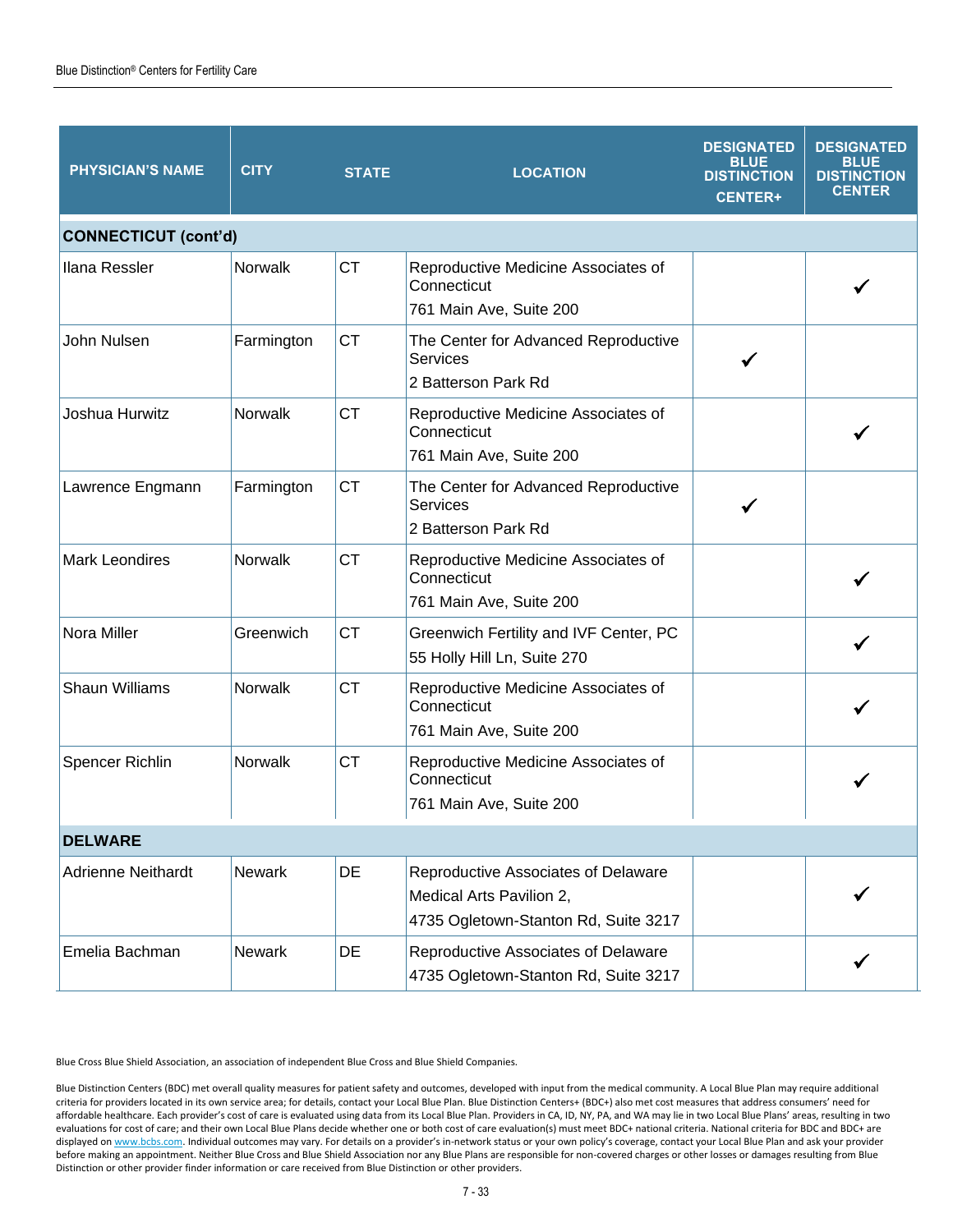| <b>PHYSICIAN'S NAME</b>       | <b>CITY</b>        | <b>STATE</b> | <b>LOCATION</b>                                                                                                         | <b>DESIGNATED</b><br><b>BLUE</b><br><b>DISTINCTION</b><br><b>CENTER+</b> | <b>DESIGNATED</b><br><b>BLUE</b><br><b>DISTINCTION</b><br><b>CENTER</b> |
|-------------------------------|--------------------|--------------|-------------------------------------------------------------------------------------------------------------------------|--------------------------------------------------------------------------|-------------------------------------------------------------------------|
| <b>DELWARE</b> (cont'd)       |                    |              |                                                                                                                         |                                                                          |                                                                         |
| Jeffrey Russell               | <b>Newark</b>      | DE           | Delaware Institute for Reproductive<br>Medicine, PA<br>Medical Arts Pavilion 1, 4745 Ogletown-<br>Stanton Rd, Suite 111 |                                                                          |                                                                         |
| Ronald Feinberg               | <b>Newark</b>      | DE           | Reproductive Associates of Delaware<br>Medical Arts Pavilion 2, 4735 Ogletown-<br>Stanton Rd, Suite 3217                |                                                                          |                                                                         |
| <b>FLORIDA</b>                |                    |              |                                                                                                                         |                                                                          |                                                                         |
| <b>Betsy McCormick</b>        | Tampa              | FL           | The Reproductive Medicine Group<br>5245 E. Fletcher Ave, Suite 1                                                        |                                                                          |                                                                         |
| Farah Chuong                  | Miami              | <b>FL</b>    | 8950 N. Kendall Dr, Suite 103                                                                                           |                                                                          |                                                                         |
| Fernando Akerman              | Miami              | FL           | 8950 N. Kendall Dr, Suite 103                                                                                           |                                                                          |                                                                         |
| Marc Bernhisel                | Tampa              | FL           | The Reproductive Medicine Group<br>5245 E. Fletcher Ave, Suite 1                                                        |                                                                          |                                                                         |
| <b>Mark Trolice</b>           | <b>Winter Park</b> | FL           | Fertility CARE (Center of Assisted<br>Reproduction & Endocrinology)<br>5901 Brick Ct                                    |                                                                          |                                                                         |
| <b>Mark Trolice</b>           | <b>Winter Park</b> | <b>FL</b>    | Fertility CARE (Center of Assisted<br>Reproduction & Endocrinology)<br>5901 Brick Ct                                    |                                                                          |                                                                         |
| Samuel Tarantino              | Tampa              | <b>FL</b>    | The Reproductive Medicine Group<br>5245 E. Fletcher Ave, Suite 1                                                        |                                                                          |                                                                         |
| Sandra Goodman                | Tampa              | <b>FL</b>    | The Reproductive Medicine Group<br>5245 E. Fletcher Ave, Suite 1                                                        |                                                                          |                                                                         |
| Steven Ory                    | Margate            | FL.          | <b>IVF Florida Reproductive Associates</b><br>2960 N. State Rd 7, Suite 300                                             |                                                                          |                                                                         |
| <b>Timothy Yeko</b>           | Tampa              | FL           | The Reproductive Medicine Group<br>5245 E. Fletcher Ave, Suite 1                                                        |                                                                          |                                                                         |
| <b>Connie Alford Bartruff</b> | South Miami        | <b>FL</b>    | South Florida Institute for Reproductive<br>Medicine<br>7300 S.W. 62nd PI, 4th Floor                                    |                                                                          |                                                                         |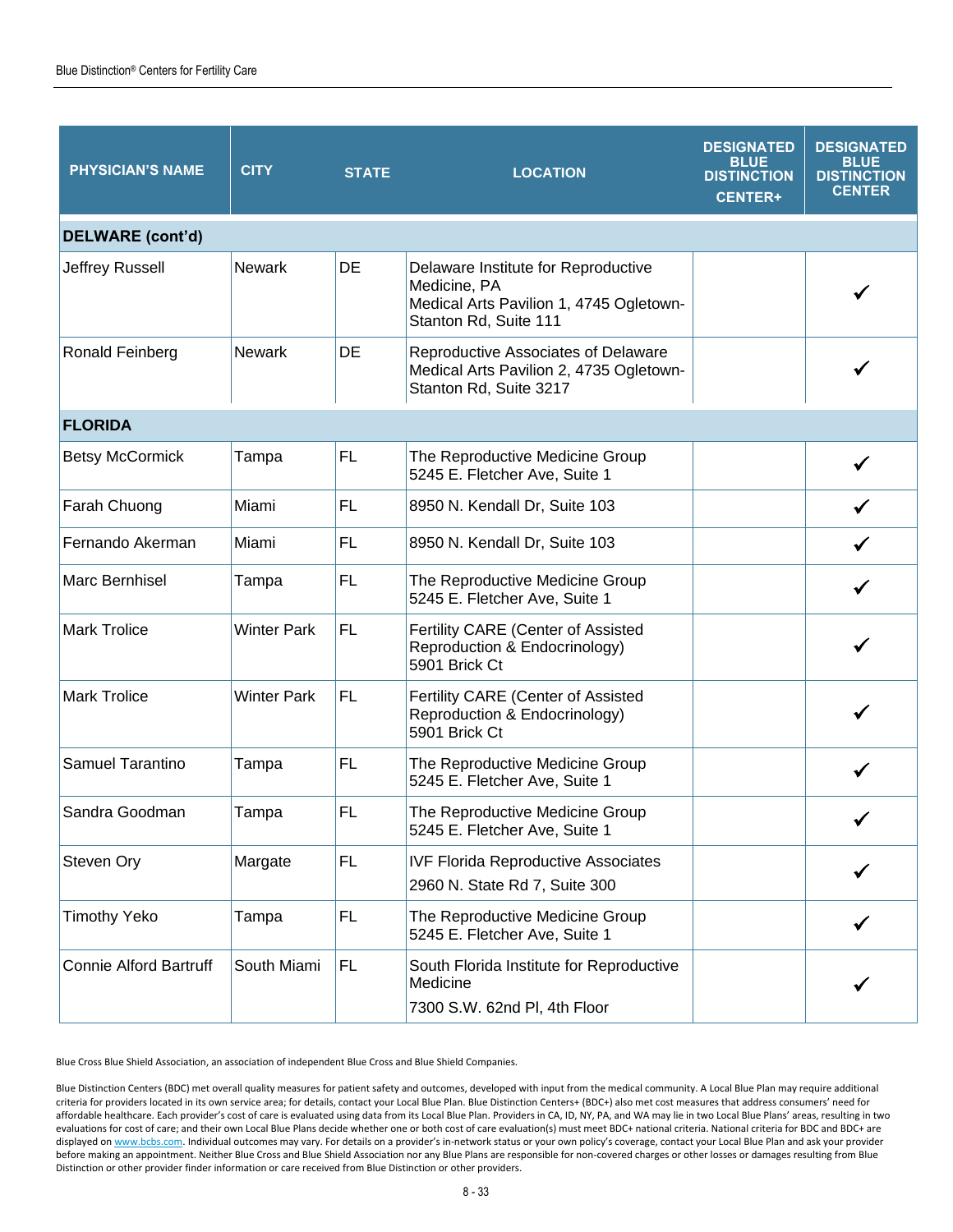| <b>PHYSICIAN'S NAME</b>    | <b>CITY</b> | <b>STATE</b> | <b>LOCATION</b>                                                                      | <b>DESIGNATED</b><br><b>BLUE</b><br><b>DISTINCTION</b><br><b>CENTER+</b> | <b>DESIGNATED</b><br><b>BLUE</b><br><b>DISTINCTION</b><br><b>CENTER</b> |
|----------------------------|-------------|--------------|--------------------------------------------------------------------------------------|--------------------------------------------------------------------------|-------------------------------------------------------------------------|
| <b>FLORIDA</b> (cont'd)    |             |              |                                                                                      |                                                                          |                                                                         |
| Maria Bustillo             | South Miami | <b>FL</b>    | South Florida Institute for Reproductive<br>Medicine<br>7300 S.W. 62nd PI, 4th Floor |                                                                          |                                                                         |
| Kenneth Gelman             | South Miami | <b>FL</b>    | South Florida Institute for Reproductive<br>Medicine<br>7300 S.W. 62nd PI, 4th Floor |                                                                          |                                                                         |
| Jenniffer McCarthy         | South Miami | FL           | South Florida Institute for Reproductive<br>Medicine<br>7300 S.W. 62nd Pl, 4th Floor |                                                                          |                                                                         |
| <b>Scott Roseff</b>        | South Miami | <b>FL</b>    | South Florida Institute for Reproductive<br>Medicine<br>7300 S.W. 62nd PI, 4th Floor |                                                                          |                                                                         |
| Enrique Soto               | South Miami | <b>FL</b>    | South Florida Institute for Reproductive<br>Medicine<br>7300 S.W. 62nd Pl, 4th Floor |                                                                          |                                                                         |
| Joelle Taylor              | South Miami | <b>FL</b>    | South Florida Institute for Reproductive<br>Medicine<br>7300 S.W. 62nd Pl, 4th Floor |                                                                          |                                                                         |
| <b>Kimberly Thompson</b>   | South Miami | <b>FL</b>    | South Florida Institute for Reproductive<br>Medicine<br>7300 S.W. 62nd Pl, 4th Floor |                                                                          |                                                                         |
| Ellen Wood                 | South Miami | <b>FL</b>    | South Florida Institute for Reproductive<br>Medicine<br>7300 S.W. 62nd PI, 4th Floor |                                                                          |                                                                         |
| <b>Alice Rhoton Vlasak</b> | Gainesville | <b>FL</b>    | UF Health Reproductive Medicine at<br>Springhill, 1st Floor                          |                                                                          |                                                                         |
| <b>Gregory Christman</b>   | Gainesville | FL           | UF Health Reproductive Medicine at<br>Springhill, 1st Floor                          |                                                                          |                                                                         |
| R. Stan Williams           | Gainesville | FL.          | UF Health Reproductive Medicine at<br>Springhill<br>4037 N.W. 86th Terrace           |                                                                          |                                                                         |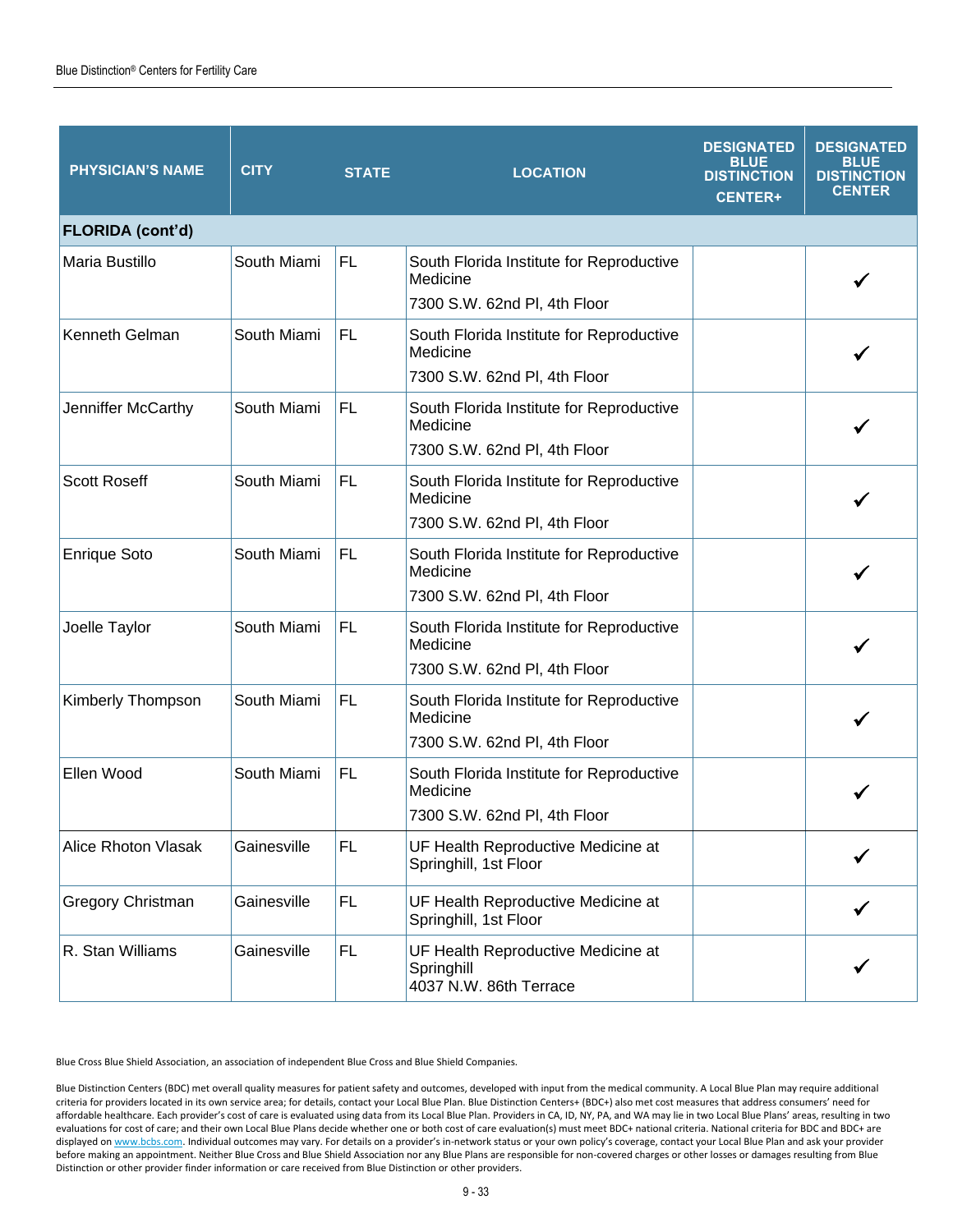| <b>PHYSICIAN'S NAME</b>   | <b>CITY</b>               | <b>STATE</b> | <b>LOCATION</b>                                                                              | <b>DESIGNATED</b><br>BLUE<br><b>DISTINCTION</b><br><b>CENTER+</b> | <b>DESIGNATED</b><br>BLUE<br><b>DISTINCTION</b><br><b>CENTER</b> |
|---------------------------|---------------------------|--------------|----------------------------------------------------------------------------------------------|-------------------------------------------------------------------|------------------------------------------------------------------|
| <b>ILLINOIS</b>           |                           |              |                                                                                              |                                                                   |                                                                  |
| <b>Allison Rodgers</b>    | Chicago                   | IL           | Fertility Centers of Illinois-River North<br><b>IVF</b><br>900 N. Kingsbury St, River Walk 6 |                                                                   |                                                                  |
| Asima Ahmad               | Chicago                   | IL           | Fertility Centers of Illinois-River North<br><b>IVF</b><br>900 N. Kingsbury St, River Walk 6 |                                                                   |                                                                  |
| Brian Kaplan              | Chicago                   | IL           | Fertility Centers of Illinois-River North<br><b>IVF</b><br>900 N. Kingsbury St, River Walk 6 |                                                                   |                                                                  |
| <b>Christopher Sipe</b>   | Chicago                   | IL           | Fertility Centers of Illinois-River North<br><b>IVF</b><br>900 N. Kingsbury St, River Walk 6 |                                                                   |                                                                  |
| David Cohen               | Chicago                   | IL           | Institute for Human Reproduction (IHR)<br>409 W. Huron St, Suite 500                         |                                                                   |                                                                  |
| <b>Edward Marut</b>       | Chicago                   | IL           | Fertility Centers of Illinois-River North<br><b>IVF</b><br>900 N. Kingsbury St, River Walk 6 |                                                                   |                                                                  |
| <b>Elizabeth Puscheck</b> | Hoffman<br><b>Estates</b> | IL           | InVia Fertility Specialists, 1585 N.<br>Barrington Rd, Suite 406                             | ✔                                                                 |                                                                  |
| <b>Frank Gonzalez</b>     | Chicago                   | IL           | University of Illinois at Chicago IVF<br>Program<br>1801 W. Taylor St, Suite 4A              |                                                                   |                                                                  |
| <b>Gary Jones</b>         | Gurnee                    | IL           | Advanced Fertility Center of Chicago<br>30 Tower Ct, Suite F                                 |                                                                   |                                                                  |
| Humberto Scoccia          | Chicago                   | IL           | University of Illinois at Chicago IVF<br>Program<br>1801 W. Taylor St, Suite 4A              |                                                                   |                                                                  |
| Ilan Tur-Kaspa            | Chicago                   | IL           | Institute for Human Reproduction (IHR)<br>409 W. Huron St, Suite 500                         |                                                                   | ✔                                                                |
| Jane Nani                 | Chicago                   | IL           | Fertility Centers of Illinois-River North<br><b>IVF</b><br>900 N. Kingsbury St, River Walk 6 |                                                                   |                                                                  |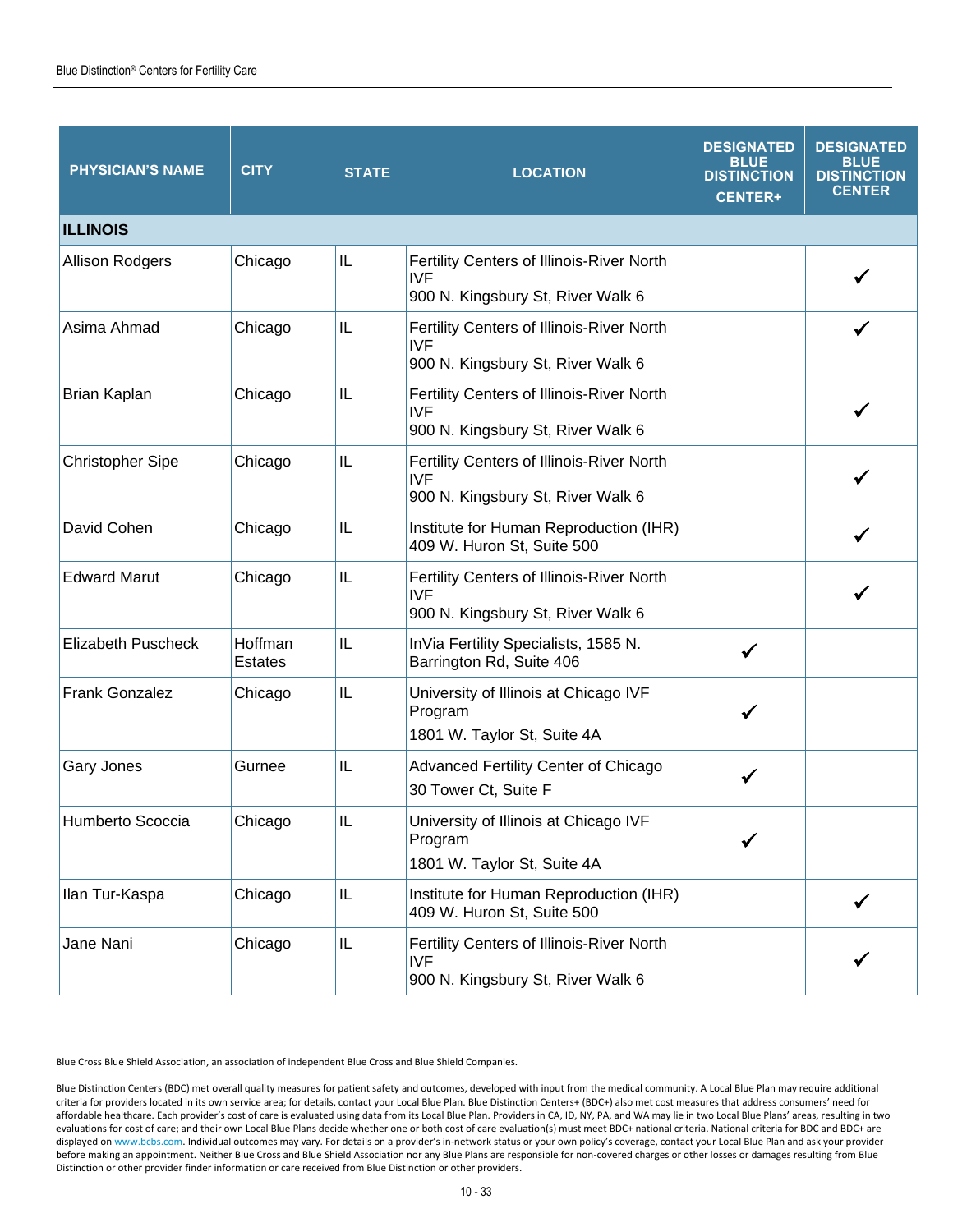| <b>PHYSICIAN'S NAME</b>       | <b>CITY</b>               | <b>STATE</b> | <b>LOCATION</b>                                                                              | <b>DESIGNATED</b><br><b>BLUE</b><br><b>DISTINCTION</b><br><b>CENTER+</b> | <b>DESIGNATED</b><br><b>BLUE</b><br><b>DISTINCTION</b><br><b>CENTER</b> |
|-------------------------------|---------------------------|--------------|----------------------------------------------------------------------------------------------|--------------------------------------------------------------------------|-------------------------------------------------------------------------|
| ILLINOIS (cont'd)             |                           |              |                                                                                              |                                                                          |                                                                         |
| Jennifer Hirshfeld-<br>Cytron | Chicago                   | IL           | Fertility Centers of Illinois-River North<br><b>IVF</b><br>900 N. Kingsbury St, River Walk 6 |                                                                          |                                                                         |
| John Rapisarda                | Chicago                   | IL           | Fertility Centers of Illinois-River North<br><b>IVF</b><br>900 N. Kingsbury St, River Walk 6 |                                                                          |                                                                         |
| Juan Alvarez                  | Chicago                   | IL           | Fertility Centers of Illinois-River North<br><b>IVF</b><br>900 N. Kingsbury St, River Walk 6 |                                                                          |                                                                         |
| Laurence Jacobs               | Chicago                   | IL           | Fertility Centers of Illinois-River North<br><b>IVF</b><br>900 N. Kingsbury St, River Walk 6 |                                                                          |                                                                         |
| Meike Uhler                   | Chicago                   | IL           | Fertility Centers of Illinois-River North<br><b>IVF</b><br>900 N. Kingsbury St, River Walk 6 |                                                                          |                                                                         |
| Michelle Catenacci            | Gurnee                    | IL           | Advanced Fertility Center of Chicago<br>30 Tower Ct, Suite F                                 | $\checkmark$                                                             |                                                                         |
| Sigal Kilpstein               | Hoffman<br><b>Estates</b> | IL           | InVia Fertility Specialists, 1585 N.<br>Barrington Rd, Suite 406                             |                                                                          |                                                                         |
| Vishvanath Karande            | Hoffman<br><b>Estates</b> | IL           | InVia Fertility Specialists, 1585 N.<br>Barrington Rd, Suite 406                             | ✔                                                                        |                                                                         |
| <b>IOWA</b>                   |                           |              |                                                                                              |                                                                          |                                                                         |
| Abey Eapen                    | Iowa City                 | IA           | Department of Obstetrics and<br>Gynecology<br>200 Hawkins Dr                                 |                                                                          |                                                                         |
| <b>Bradley Van Voorhis</b>    | Iowa City                 | IA           | Department of Obstetrics and<br>Gynecology<br>200 Hawkins Dr                                 |                                                                          |                                                                         |
| Eyup Duran                    | Iowa City                 | IA           | Department of Obstetrics and<br>Gynecology<br>200 Hawkins Dr                                 |                                                                          |                                                                         |
| Ginny L. Ryan Buresh          | Iowa City                 | IA           | Department of Obstetrics and<br>Gynecology<br>200 Hawkins Dr                                 |                                                                          |                                                                         |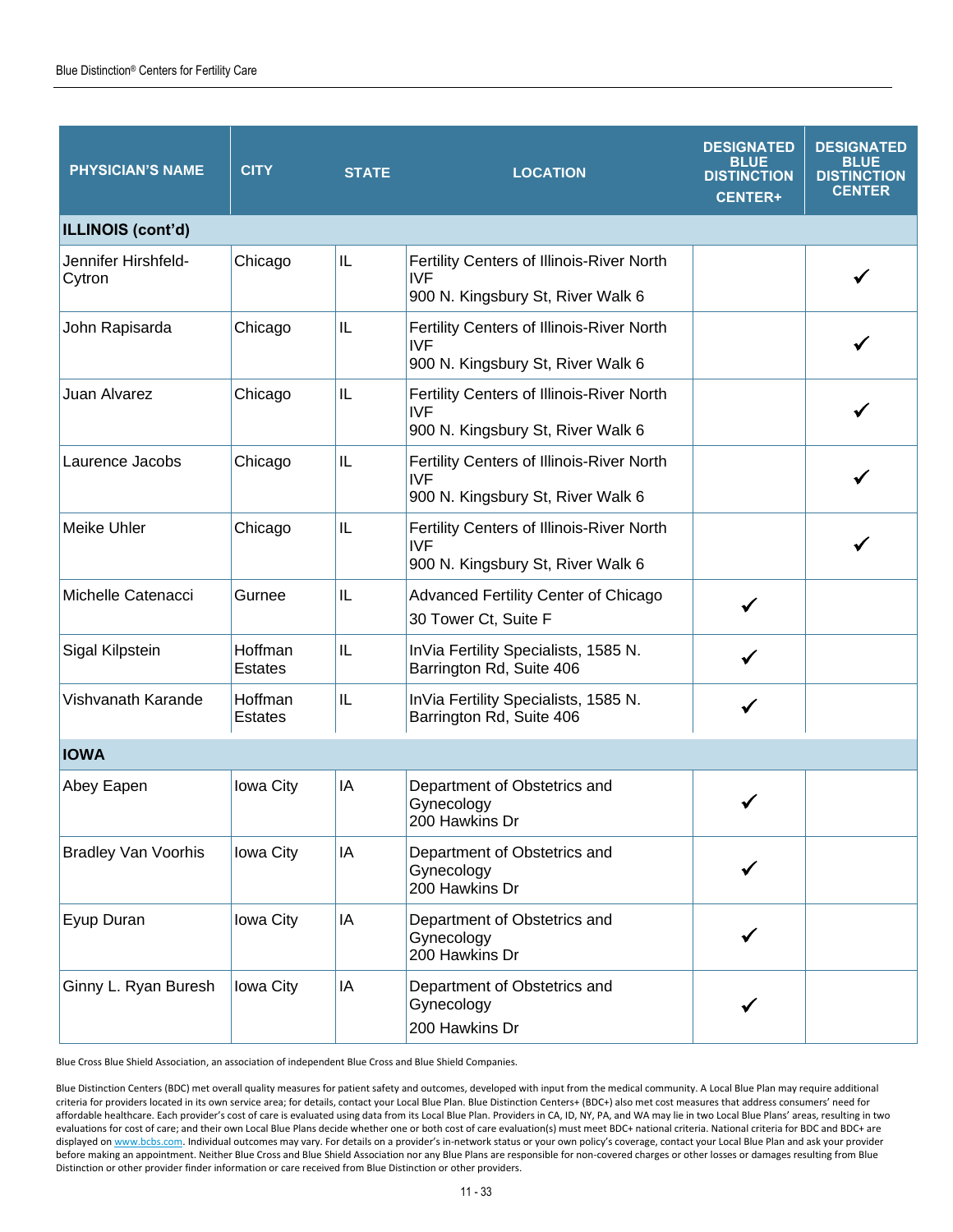| <b>PHYSICIAN'S NAME</b> | <b>CITY</b>       | <b>STATE</b> | <b>LOCATION</b>                                                                                                                         | <b>DESIGNATED</b><br><b>BLUE</b><br><b>DISTINCTION</b><br><b>CENTER+</b> | <b>DESIGNATED</b><br><b>BLUE</b><br><b>DISTINCTION</b><br><b>CENTER</b> |
|-------------------------|-------------------|--------------|-----------------------------------------------------------------------------------------------------------------------------------------|--------------------------------------------------------------------------|-------------------------------------------------------------------------|
| IOWA (cont'd)           |                   |              |                                                                                                                                         |                                                                          |                                                                         |
| Jessica Kresowik        | Iowa City         | IA           | Department of Obstetrics and<br>Gynecology<br>200 Hawkins Dr                                                                            |                                                                          |                                                                         |
| Rachel Mejia            | Iowa City         | IA           | Department of Obstetrics and<br>Gynecology<br>200 Hawkins Dr                                                                            | ✔                                                                        |                                                                         |
| <b>Brian C Cooper</b>   | Clive             | IA           | Mid-Iowa Fertility, PC<br>1371 N.W. 121st St                                                                                            | ✔                                                                        |                                                                         |
| Donald C Young          | Clive             | IA           | Mid-Iowa Fertility, PC<br>1371 N.W. 121st St                                                                                            | ✔                                                                        |                                                                         |
| <b>MAINE</b>            |                   |              |                                                                                                                                         |                                                                          |                                                                         |
| Benjamin Lannon         | South<br>Portland | <b>ME</b>    | Boston IVF, The Maine Center<br>778 Main St, Suite 2                                                                                    |                                                                          |                                                                         |
|                         | Waltham           | <b>MA</b>    | <b>Boston IVF</b><br>130 Second Ave                                                                                                     |                                                                          |                                                                         |
| Michael Alper           | South<br>Portland | <b>ME</b>    | Boston IVF, The Maine Center<br>778 Main St, Suite 2                                                                                    |                                                                          |                                                                         |
|                         | Waltham           | <b>MA</b>    | <b>Boston IVF</b><br>130 Second Ave                                                                                                     |                                                                          |                                                                         |
|                         | Loudonville       | <b>NY</b>    | Boston IVF, The Albany Center<br>399 Albany Shaker Rd                                                                                   |                                                                          |                                                                         |
| <b>MASSACHUSETTS</b>    |                   |              |                                                                                                                                         |                                                                          |                                                                         |
| Alan Penzias            | Waltham           | MA           | <b>Boston IVF</b><br>130 Second Ave                                                                                                     |                                                                          |                                                                         |
|                         | Loudonville       | <b>NY</b>    | Boston IVF, The Albany Center<br>399 Albany Shaker Rd                                                                                   |                                                                          | ✔                                                                       |
| Antonio Gargiulo        | <b>Boston</b>     | MA           | Brigham and Women's Hospital Center<br>for Assisted Reproductive Technology,<br>Brigham and Women's Hospital<br>75 Francis St, Tower 5C |                                                                          |                                                                         |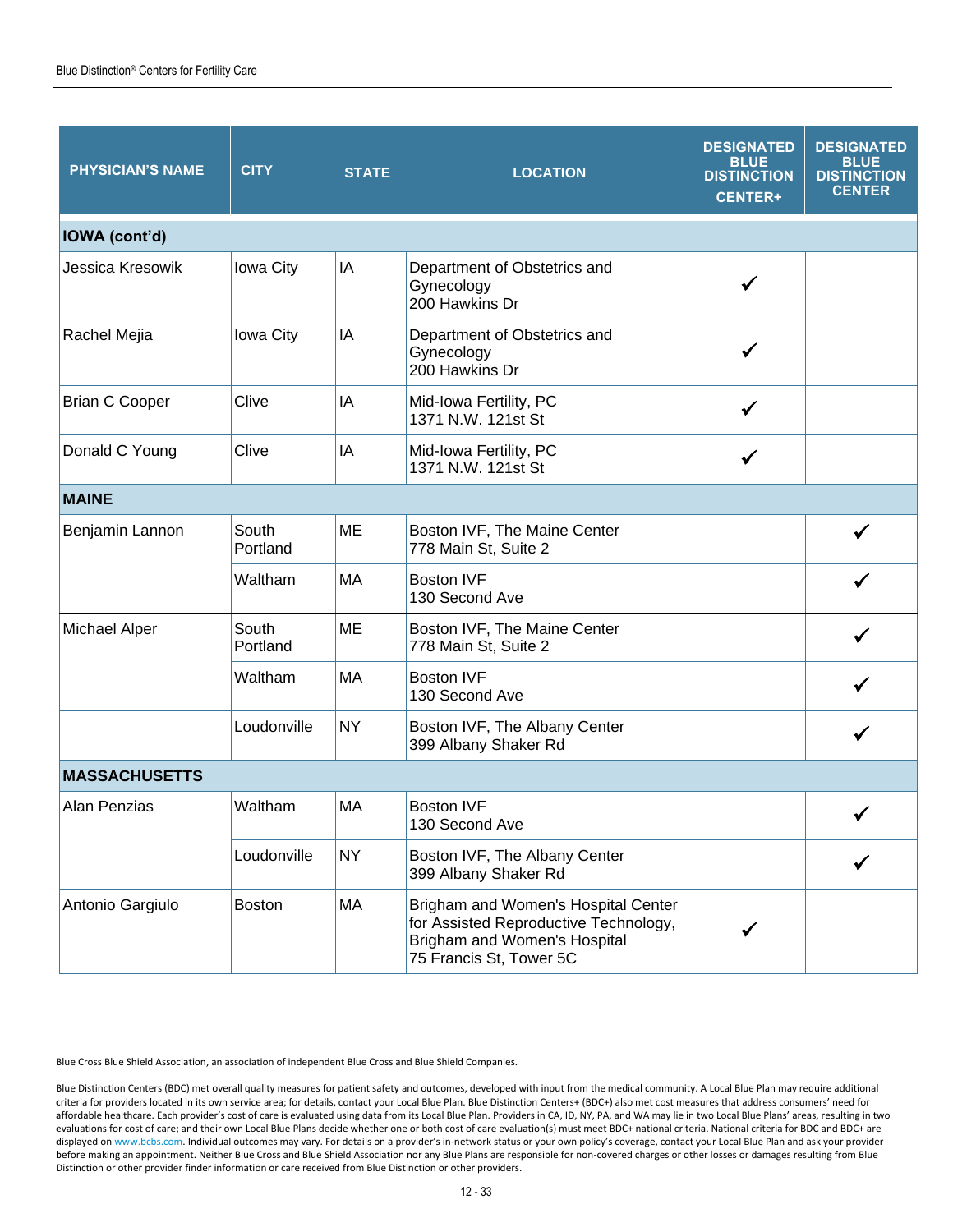| <b>PHYSICIAN'S NAME</b>       | <b>CITY</b>       | <b>STATE</b> | <b>LOCATION</b>                                                                                                                         | <b>DESIGNATED</b><br><b>BLUE</b><br><b>DISTINCTION</b><br><b>CENTER+</b> | <b>DESIGNATED</b><br><b>BLUE</b><br><b>DISTINCTION</b><br><b>CENTER</b> |
|-------------------------------|-------------------|--------------|-----------------------------------------------------------------------------------------------------------------------------------------|--------------------------------------------------------------------------|-------------------------------------------------------------------------|
| <b>MASSACHUSETTS (cont'd)</b> |                   |              |                                                                                                                                         |                                                                          |                                                                         |
| Benjamin Lannon               | South<br>Portland | <b>ME</b>    | Boston IVF, The Maine Center<br>778 Main St, Suite 2                                                                                    |                                                                          |                                                                         |
|                               | Waltham           | MA           | <b>Boston IVF</b><br>130 Second Ave                                                                                                     |                                                                          |                                                                         |
| <b>Beth Plante</b>            | Reading           | MA           | Fertility Centers of New England, Inc.,<br>New England Clinics of Reproductive<br>Medicine, Inc.<br>20 Pond Meadow Dr, Suite 101        |                                                                          |                                                                         |
| <b>Brian Berger</b>           | Waltham           | MA           | <b>Boston IVF</b><br>130 Second Ave                                                                                                     | ✔                                                                        |                                                                         |
| <b>Brian Walsh</b>            | <b>Boston</b>     | MA           | Brigham and Women's Hospital Center<br>for Assisted Reproductive Technology,<br>Brigham and Women's Hospital<br>75 Francis St, Tower 5C |                                                                          |                                                                         |
| Carla DiGrolamo               | Waltham           | MA           | <b>Boston IVF</b><br>130 Second Ave                                                                                                     | ✓                                                                        |                                                                         |
| <b>Cynthia Sites</b>          | Springfield       | <b>MA</b>    | <b>Baystate Reproductive Medicine</b><br>759 Chestnut St                                                                                | ✔                                                                        |                                                                         |
| Danielle Vitiello             | Reading           | MA           | Fertility Centers of New England, Inc.,<br>New England Clinics of Reproductive<br>Medicine, Inc.<br>20 Pond Meadow Dr, Suite 101        |                                                                          |                                                                         |
| David Ryley                   | Waltham           | MA           | <b>Boston IVF</b><br>130 Second Ave                                                                                                     |                                                                          |                                                                         |
| Halina Wiczyk                 | Springfield       | MA           | <b>Baystate Reproductive Medicine</b><br>759 Chestnut St                                                                                | $\checkmark$                                                             |                                                                         |
| <b>Isaac Glatstein</b>        | Waltham           | MA           | <b>Boston IVF</b><br>130 Second Ave                                                                                                     | $\checkmark$                                                             |                                                                         |
| Janis Fox                     | <b>Boston</b>     | MA           | Brigham and Women's Hospital Center<br>for Assisted Reproductive Technology,<br>Brigham and Women's Hospital<br>75 Francis St, Tower 5C |                                                                          |                                                                         |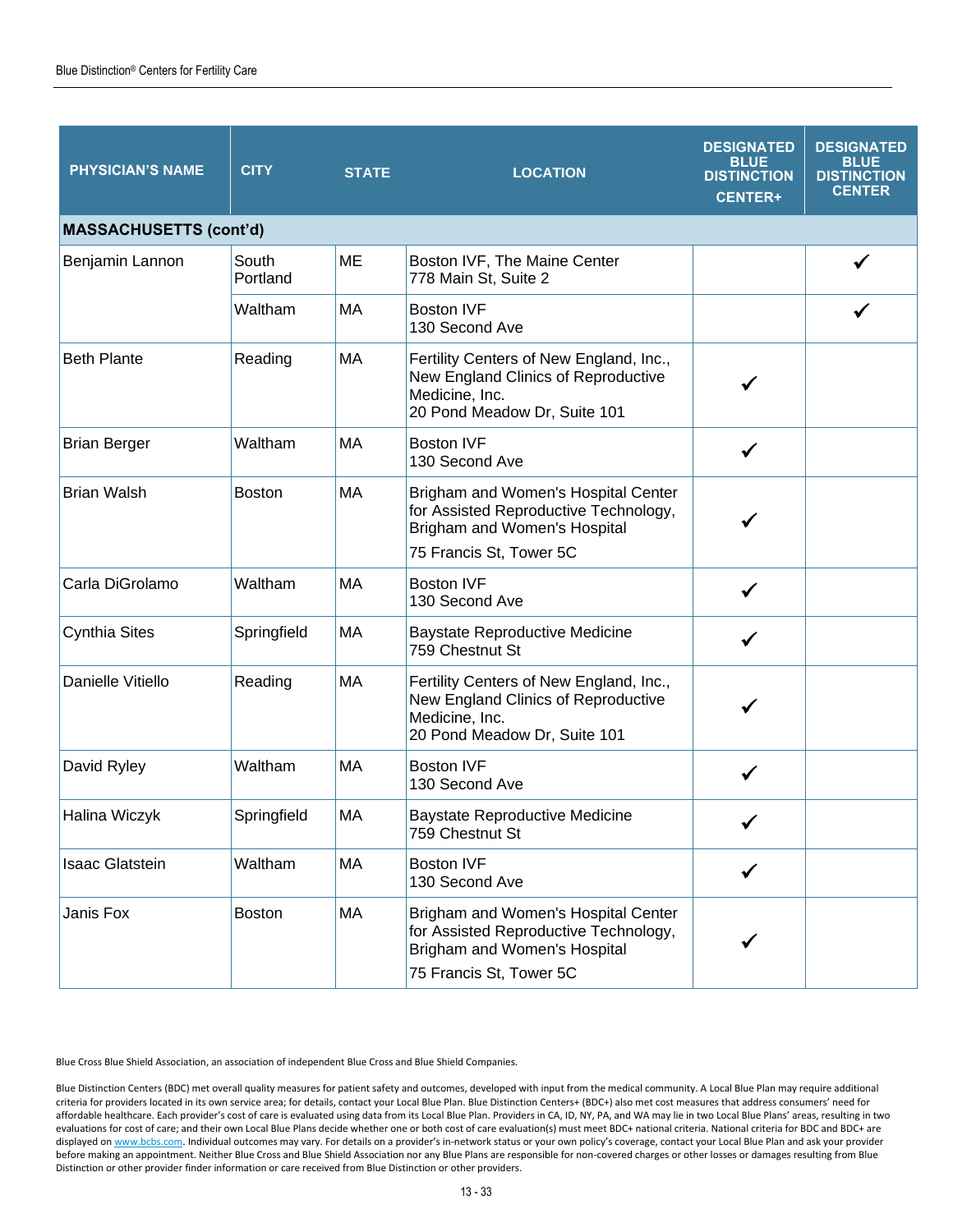| <b>PHYSICIAN'S NAME</b>       | <b>CITY</b>       | <b>STATE</b> | <b>LOCATION</b>                                                                                                                  | <b>DESIGNATED</b><br><b>BLUE</b><br><b>DISTINCTION</b><br><b>CENTER+</b> | <b>DESIGNATED</b><br><b>BLUE</b><br><b>DISTINCTION</b><br><b>CENTER</b> |
|-------------------------------|-------------------|--------------|----------------------------------------------------------------------------------------------------------------------------------|--------------------------------------------------------------------------|-------------------------------------------------------------------------|
| <b>MASSACHUSETTS (cont'd)</b> |                   |              |                                                                                                                                  |                                                                          |                                                                         |
| Joseph Hill                   | Reading           | MA           | Fertility Centers of New England, Inc.,<br>New England Clinics of Reproductive<br>Medicine, Inc.<br>20 Pond Meadow Dr, Suite 101 |                                                                          |                                                                         |
| Kelly Lynch                   | Springfield       | MA           | <b>Baystate Reproductive Medicine</b><br>759 Chestnut St                                                                         | ✔                                                                        |                                                                         |
| Kerri Luzzo                   | Waltham           | MA           | <b>Boston IVF</b><br>130 Second Ave                                                                                              |                                                                          |                                                                         |
| Kim Thornton                  | Waltham           | MA           | <b>Boston IVF</b><br>130 Second Ave                                                                                              |                                                                          |                                                                         |
| Kristen Wright                | Waltham           | <b>MA</b>    | <b>Boston IVF</b><br>130 Second Ave                                                                                              | $\checkmark$                                                             |                                                                         |
| Merle Berger                  | Waltham           | <b>MA</b>    | <b>Boston IVF</b><br>130 Second Ave                                                                                              |                                                                          |                                                                         |
| <b>Michael Alper</b>          | Waltham           | <b>MA</b>    | <b>Boston IVF</b><br>130 Second Ave                                                                                              |                                                                          |                                                                         |
|                               | South<br>Portland | <b>ME</b>    | Boston IVF, The Maine Center<br>778 Main St, Suite 2                                                                             |                                                                          |                                                                         |
|                               | Loudonville       | <b>NY</b>    | Boston IVF, The Albany Center<br>399 Albany Shaker Rd                                                                            |                                                                          |                                                                         |
| Nina Resetkova                | Waltham           | <b>MA</b>    | <b>Boston IVF</b><br>130 Second Ave                                                                                              |                                                                          |                                                                         |
|                               | Loudonville       | <b>NY</b>    | Boston IVF, The Albany Center<br>399 Albany Shaker Rd                                                                            |                                                                          |                                                                         |
| <b>Rita Sneeringer</b>        | Waltham           | MA           | <b>Boston IVF</b><br>130 Second Ave                                                                                              |                                                                          |                                                                         |
| <b>Robert Weiss</b>           | Reading           | MA           | Fertility Centers of New England, Inc.,<br>New England Clinics of Reproductive<br>Medicine, Inc.<br>20 Pond Meadow Dr, Suite 101 |                                                                          |                                                                         |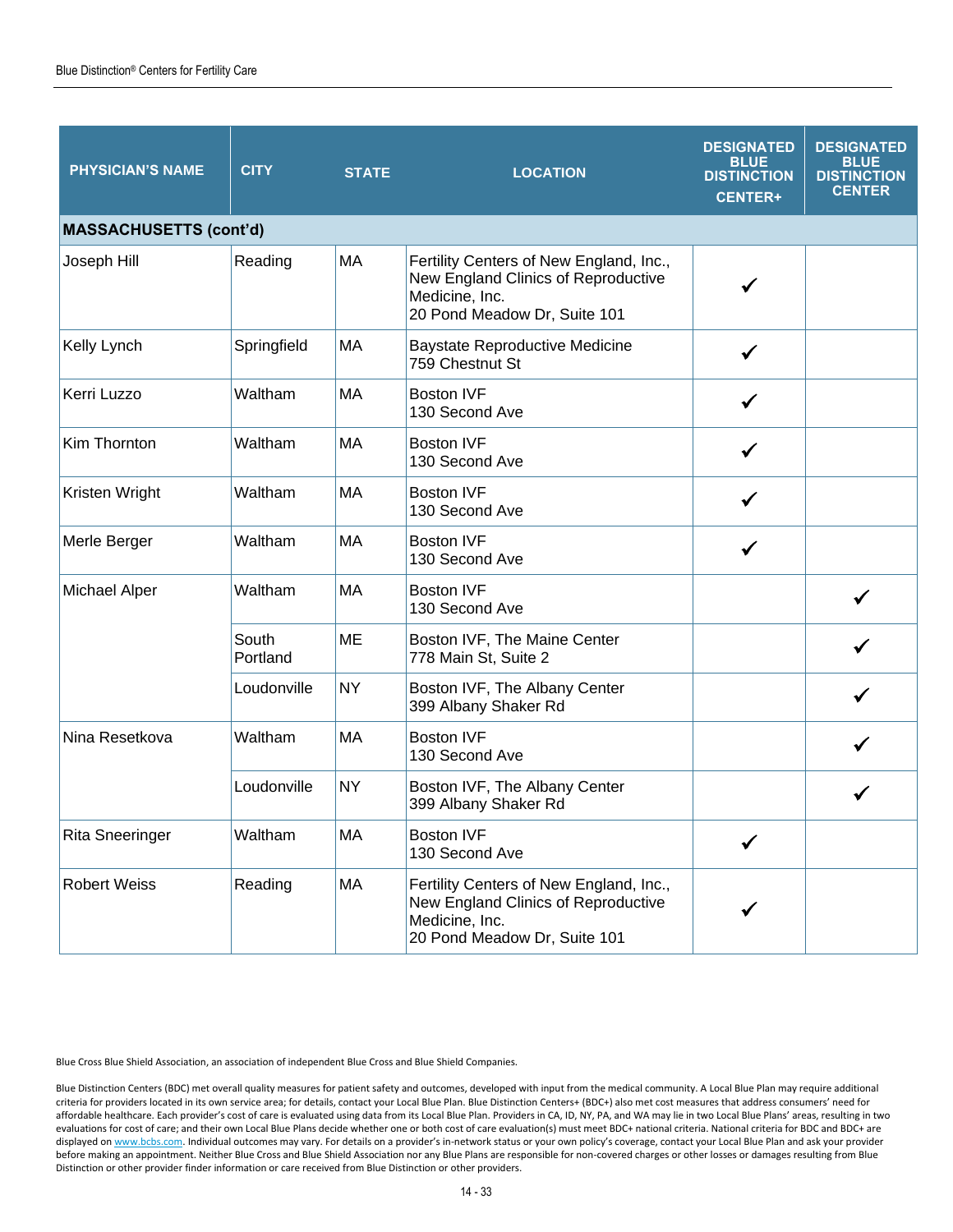| <b>PHYSICIAN'S NAME</b>       | <b>CITY</b>     | <b>STATE</b> | <b>LOCATION</b>                                                                                                                         | <b>DESIGNATED</b><br><b>BLUE</b><br><b>DISTINCTION</b><br><b>CENTER+</b> | <b>DESIGNATED</b><br><b>BLUE</b><br><b>DISTINCTION</b><br><b>CENTER</b> |
|-------------------------------|-----------------|--------------|-----------------------------------------------------------------------------------------------------------------------------------------|--------------------------------------------------------------------------|-------------------------------------------------------------------------|
| <b>MASSACHUSETTS (cont'd)</b> |                 |              |                                                                                                                                         |                                                                          |                                                                         |
| Samuel Pang                   | Waltham         | <b>MA</b>    | <b>Boston IVF</b><br>130 Second Ave                                                                                                     |                                                                          |                                                                         |
| Samuel Pauli                  | Waltham         | MA           | <b>Boston IVF</b><br>130 Second Ave                                                                                                     |                                                                          |                                                                         |
| Serene Srouji                 | <b>Boston</b>   | MA           | Brigham and Women's Hospital Center<br>for Assisted Reproductive Technology,<br>Brigham and Women's Hospital<br>75 Francis St, Tower 5C |                                                                          |                                                                         |
| Steven Bayer                  | Waltham         | MA           | <b>Boston IVF</b><br>130 Second Ave                                                                                                     |                                                                          |                                                                         |
|                               | Loudonville     | <b>NY</b>    | Boston IVF, The Albany Center<br>399 Albany Shaker Rd                                                                                   |                                                                          |                                                                         |
| <b>Thomas Toth</b>            | Waltham         | <b>MA</b>    | <b>Boston IVF</b><br>130 Second Ave                                                                                                     | $\checkmark$                                                             |                                                                         |
| <b>MICHIGAN</b>               |                 |              |                                                                                                                                         |                                                                          |                                                                         |
| <b>Bradley Miller</b>         | Troy            | MI           | Reproductive Medicine Associates of<br>Michigan<br>130 Town Center Dr, Suite 106                                                        |                                                                          |                                                                         |
| James Young                   | Grand Rapids MI |              | Michigan Reproductive & IVF Center,<br><b>PC</b><br>3230 Eagle Park Dr N.E., Suite 100                                                  |                                                                          |                                                                         |
| Lynda Wolf                    | Troy            | MI           | Reproductive Medicine Associates of<br>Michigan<br>130 Town Center Dr, Suite 106                                                        |                                                                          |                                                                         |
| Mili Thakur                   | Grand Rapids MI |              | Michigan Reproductive & IVF Center,<br><b>PC</b><br>3230 Eagle Park Dr N.E., Suite 100                                                  |                                                                          |                                                                         |
| Valerie Shavell               | Grand Rapids MI |              | Michigan Reproductive & IVF Center,<br><b>PC</b><br>3230 Eagle Park Dr N.E, Suite 100                                                   | ✔                                                                        |                                                                         |
| <b>William Dodds</b>          | Grand Rapids MI |              | Michigan Reproductive & IVF Center,<br><b>PC</b><br>3230 Eagle Park Dr N.E, Suite 100                                                   |                                                                          |                                                                         |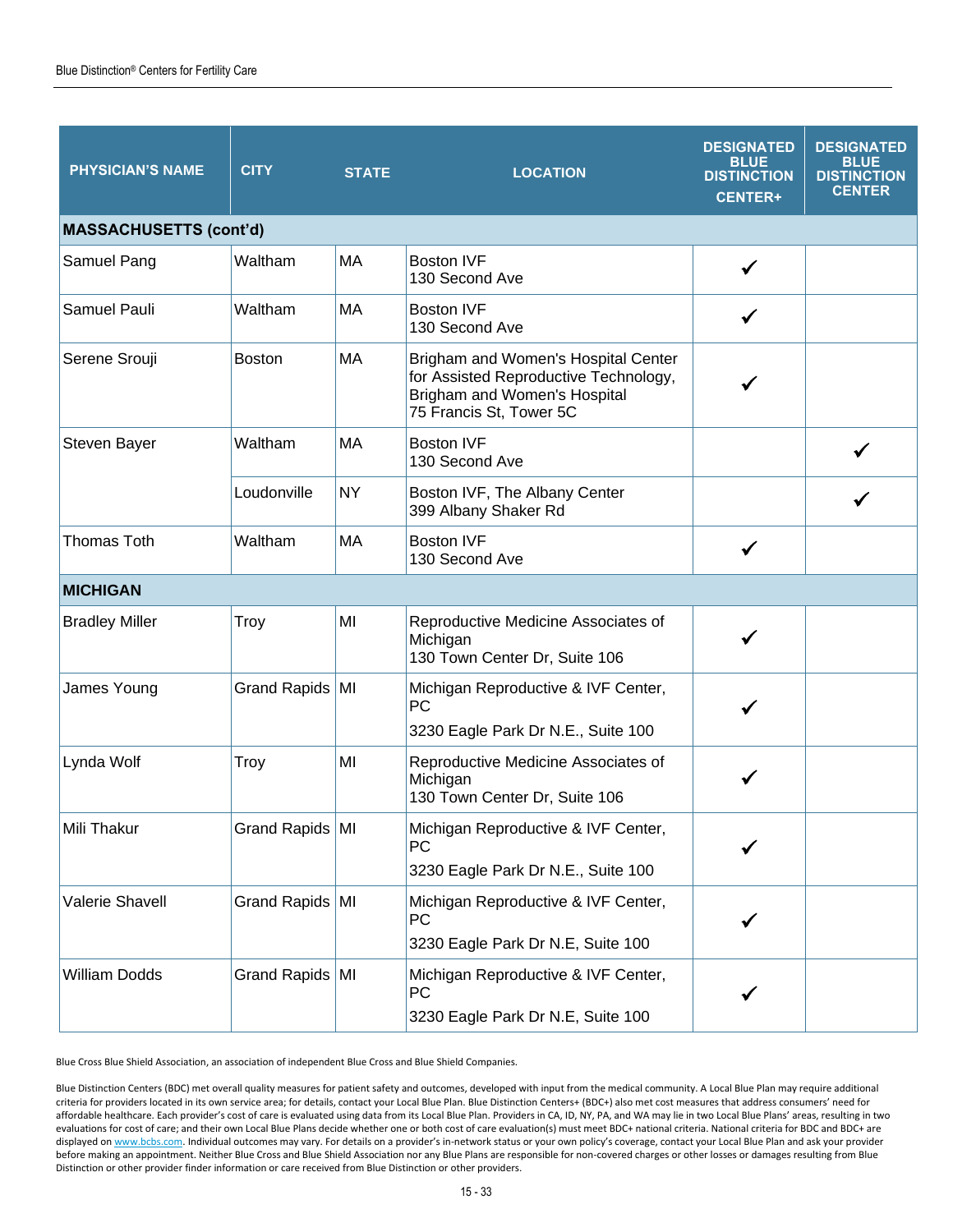| <b>PHYSICIAN'S NAME</b> | <b>CITY</b>             | <b>STATE</b> | <b>LOCATION</b>                                                                                                                     | <b>DESIGNATED</b><br><b>BLUE</b><br><b>DISTINCTION</b><br><b>CENTER+</b> | <b>DESIGNATED</b><br>BLUE<br><b>DISTINCTION</b><br><b>CENTER</b> |
|-------------------------|-------------------------|--------------|-------------------------------------------------------------------------------------------------------------------------------------|--------------------------------------------------------------------------|------------------------------------------------------------------|
| <b>MONTANA</b>          |                         |              |                                                                                                                                     |                                                                          |                                                                  |
| <b>Colleen Milroy</b>   | <b>Billings</b>         | MT           | <b>Billings Clinic, Reproductive Medicine</b><br>and Fertility Care<br>1045 N. 30th St                                              |                                                                          |                                                                  |
| <b>Stacy Shomento</b>   | <b>Billings</b>         | <b>MT</b>    | <b>Billings Clinic, Reproductive Medicine</b><br>and Fertility Care<br>1045 N. 30th St                                              |                                                                          |                                                                  |
| <b>NEW JERSEY</b>       |                         |              |                                                                                                                                     |                                                                          |                                                                  |
| Aimee Seungdamrong      | Shrewsbury              | <b>NJ</b>    | <b>Damien Fertility Partners</b><br>655 Shrewsbury Ave, Suite 300,<br>Shrewsbury, NJ                                                |                                                                          |                                                                  |
| <b>Alan Martinez</b>    | Eastontown              | <b>NJ</b>    | Reproductive Science Center of New<br>Jersey<br>234 Industrial Way West, Eastontown,<br><b>NJ</b>                                   |                                                                          |                                                                  |
| Ali Nasseri             | Paramus                 | <b>NJ</b>    | <b>Valley Hospital Fertility Center</b><br>The Robert and Audrey Luckow<br>Pavilion, 1 Valley Health Plaza, 1st Floor               |                                                                          |                                                                  |
| Daniel Kaser            | <b>Basking</b><br>Ridge | <b>NJ</b>    | Reproductive Medicine Associates of<br>New Jersey<br>140 Allen Rd                                                                   |                                                                          |                                                                  |
| Debbra Keegan           | Livingston              | <b>NJ</b>    | Institute for Reproductive Medicine and<br>Science, Saint Barnabas Medical Center<br>94 Old Short Hills Rd, East Wing, Suite<br>403 |                                                                          |                                                                  |
| Debbra Keegan           | Livingston              | <b>NJ</b>    | Institute for Reproductive Medicine and<br>Science, Saint Barnabas Medical Center<br>94 Old Short Hills Rd, East Wing, Suite<br>403 |                                                                          |                                                                  |
| Dehan Chen              | Paramus                 | <b>NJ</b>    | <b>Valley Hospital Fertility Center</b><br>The Robert and Audrey Luckow<br>Pavilion, 1 Valley Health Plaza, 1st Floor               |                                                                          |                                                                  |
| Doreen Hock             | Basking<br>Ridge        | <b>NJ</b>    | Reproductive Medicine Associates of<br>New Jersey, 140 Allen Rd                                                                     |                                                                          |                                                                  |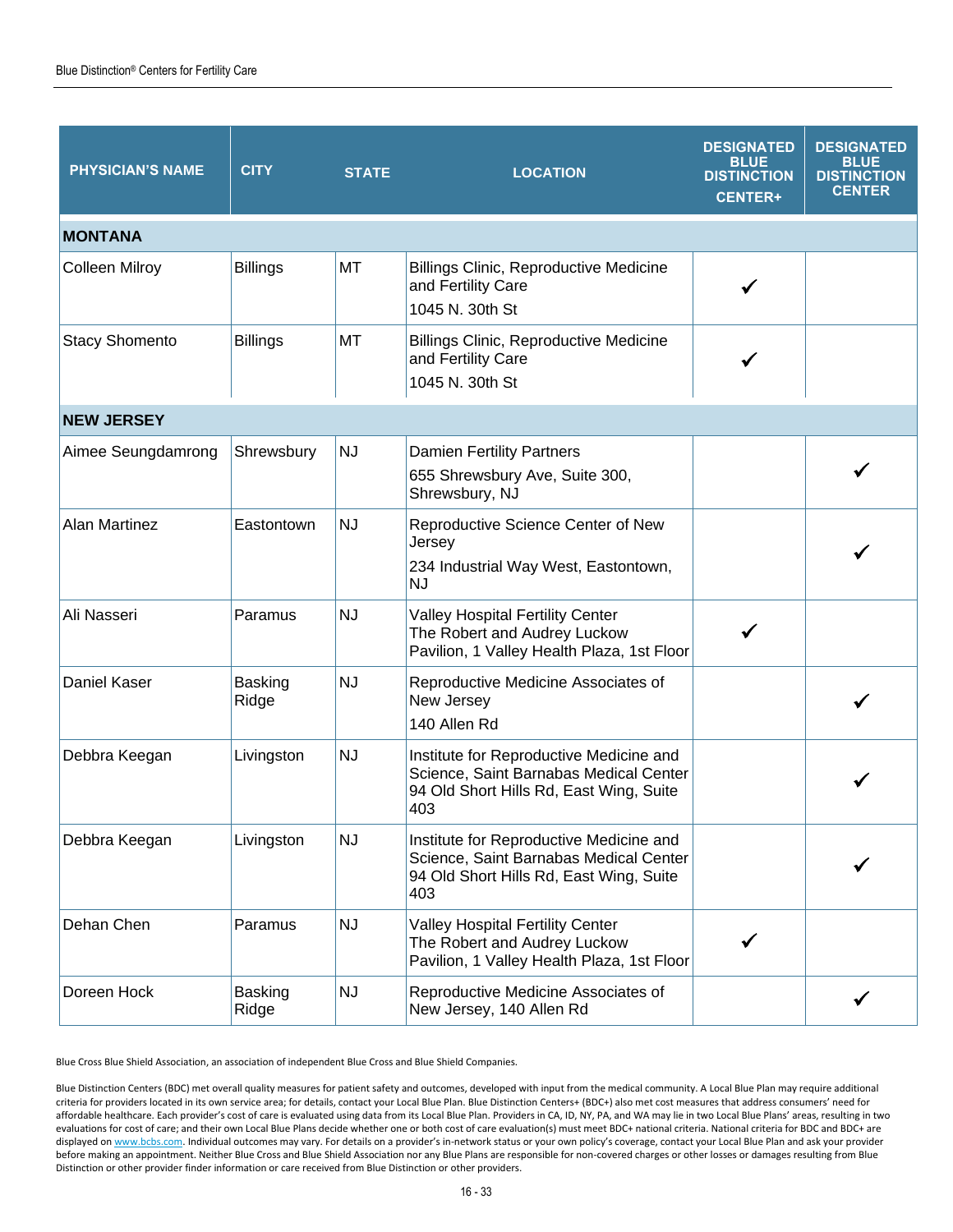| <b>PHYSICIAN'S NAME</b>    | <b>CITY</b>             | <b>STATE</b> | <b>LOCATION</b>                                                                                                                     | <b>DESIGNATED</b><br><b>BLUE</b><br><b>DISTINCTION</b><br><b>CENTER+</b> | <b>DESIGNATED</b><br><b>BLUE</b><br><b>DISTINCTION</b><br><b>CENTER</b> |
|----------------------------|-------------------------|--------------|-------------------------------------------------------------------------------------------------------------------------------------|--------------------------------------------------------------------------|-------------------------------------------------------------------------|
| <b>NEW JERSEY (cont'd)</b> |                         |              |                                                                                                                                     |                                                                          |                                                                         |
| Eden Rauch                 | <b>Basking</b><br>Ridge | <b>NJ</b>    | Reproductive Medicine Associates of<br>New Jersey<br>140 Allen Rd                                                                   |                                                                          |                                                                         |
| Eli Rybak                  | <b>Basking</b><br>Ridge | <b>NJ</b>    | Reproductive Medicine Associates of<br>New Jersey<br>140 Allen Rd                                                                   |                                                                          |                                                                         |
| <b>Emily Holden</b>        | Shrewsbury              | <b>NJ</b>    | <b>Damien Fertility Partners</b><br>655 Shrewsbury Ave, Suite 300                                                                   |                                                                          |                                                                         |
| George Taliadouros         | Marlton                 | <b>NJ</b>    | Delaware Valley Institute of Fertility and<br>Genetics<br>6000 Sagemore Dr, Suite 6102                                              |                                                                          |                                                                         |
| <b>Gregory Corsan</b>      | Edison                  | <b>NJ</b>    | Center for Advanced Reproductive<br>Medicine & Fertility<br>Four Ethel Rd, Suite 405A                                               |                                                                          |                                                                         |
| <b>Jamie Morris</b>        | <b>Basking</b><br>Ridge | <b>NJ</b>    | Reproductive Medicine Associates of<br>New Jersey<br>140 Allen Rd                                                                   |                                                                          |                                                                         |
| Jason Franasiak            | <b>Basking</b><br>Ridge | <b>NJ</b>    | Reproductive Medicine Associates of<br>New Jersey<br>140 Allen Rd                                                                   |                                                                          |                                                                         |
| Jessica Salas Mann         | Livingston              | <b>NJ</b>    | Institute for Reproductive Medicine and<br>Science, Saint Barnabas Medical Center<br>94 Old Short Hills Rd, East Wing, Suite<br>403 |                                                                          |                                                                         |
| Kathleen Hong              | Basking<br>Ridge        | <b>NJ</b>    | Reproductive Medicine Associates of<br>New Jersey, 140 Allen Rd                                                                     |                                                                          |                                                                         |
| Keri Greenseid             | Paramus                 | <b>NJ</b>    | Valley Hospital Fertility Center<br>The Robert and Audrey Luckow<br>Pavilion, 1 Valley Health Plaza, 1st Floor                      | $\checkmark$                                                             |                                                                         |
| Leo Doherty                | <b>Basking</b><br>Ridge | <b>NJ</b>    | Reproductive Medicine Associates of<br>New Jersey<br>140 Allen Rd                                                                   |                                                                          |                                                                         |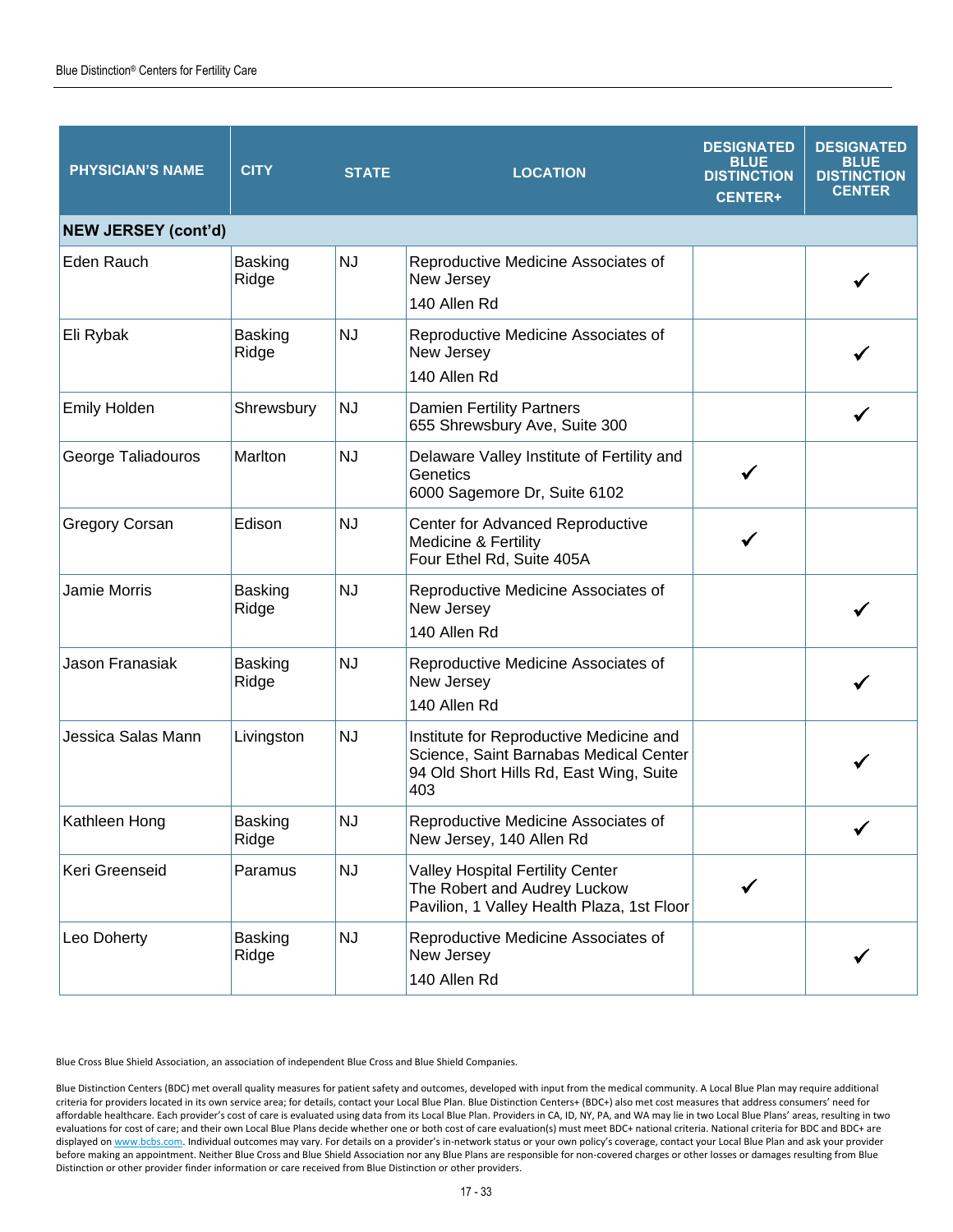| <b>PHYSICIAN'S NAME</b>       | <b>CITY</b>             | <b>STATE</b> | <b>LOCATION</b>                                                                                                                     | <b>DESIGNATED</b><br><b>BLUE</b><br><b>DISTINCTION</b><br><b>CENTER+</b> | <b>DESIGNATED</b><br><b>BLUE</b><br><b>DISTINCTION</b><br><b>CENTER</b> |
|-------------------------------|-------------------------|--------------|-------------------------------------------------------------------------------------------------------------------------------------|--------------------------------------------------------------------------|-------------------------------------------------------------------------|
| <b>NEW JERSEY (cont'd)</b>    |                         |              |                                                                                                                                     |                                                                          |                                                                         |
| <b>Mahasin Qasim</b>          | Edison                  | <b>NJ</b>    | Center for Advanced Reproductive<br>Medicine & Fertility<br>Four Ethel Rd, Suite 405A                                               |                                                                          |                                                                         |
| Marcus Jurema                 | <b>Basking</b><br>Ridge | <b>NJ</b>    | Reproductive Medicine Associates of<br>New Jersey<br>140 Allen Rd                                                                   |                                                                          |                                                                         |
| <b>Marcy Maguire</b>          | <b>Basking</b><br>Ridge | <b>NJ</b>    | Reproductive Medicine Associates of<br>New Jersey<br>140 Allen Rd                                                                   |                                                                          |                                                                         |
| Margaret Garrisi              | Livingston              | <b>NJ</b>    | Institute for Reproductive Medicine and<br>Science, Saint Barnabas Medical Center<br>94 Old Short Hills Rd, East Wing, Suite<br>403 |                                                                          |                                                                         |
| Maria Costantini-<br>Ferrando | <b>Basking</b><br>Ridge | <b>NJ</b>    | Reproductive Medicine Associates of<br>New Jersey<br>140 Allen Rd                                                                   |                                                                          |                                                                         |
| <b>Marie Werner</b>           | <b>Basking</b><br>Ridge | <b>NJ</b>    | Reproductive Medicine Associates of<br>New Jersey<br>140 Allen Rd                                                                   |                                                                          |                                                                         |
| Melissa Yih                   | <b>Basking</b><br>Ridge | <b>NJ</b>    | Reproductive Medicine Associates of<br>New Jersey<br>140 Allen Rd                                                                   |                                                                          |                                                                         |
| Michael Bohrer                | <b>Basking</b><br>Ridge | <b>NJ</b>    | Reproductive Medicine Associates of<br>New Jersey<br>140 Allen Rd                                                                   |                                                                          |                                                                         |
| <b>Michael Drews</b>          | <b>Basking</b><br>Ridge | <b>NJ</b>    | Reproductive Medicine Associates of<br>New Jersey<br>140 Allen Rd                                                                   |                                                                          |                                                                         |
| Micheline Chu                 | <b>Basking</b><br>Ridge | <b>NJ</b>    | Reproductive Medicine Associates of<br>New Jersey<br>140 Allen Rd                                                                   |                                                                          |                                                                         |
| Miguel Damien                 | Shrewsbury              | <b>NJ</b>    | <b>Damien Fertility Partners</b>                                                                                                    |                                                                          | $\checkmark$                                                            |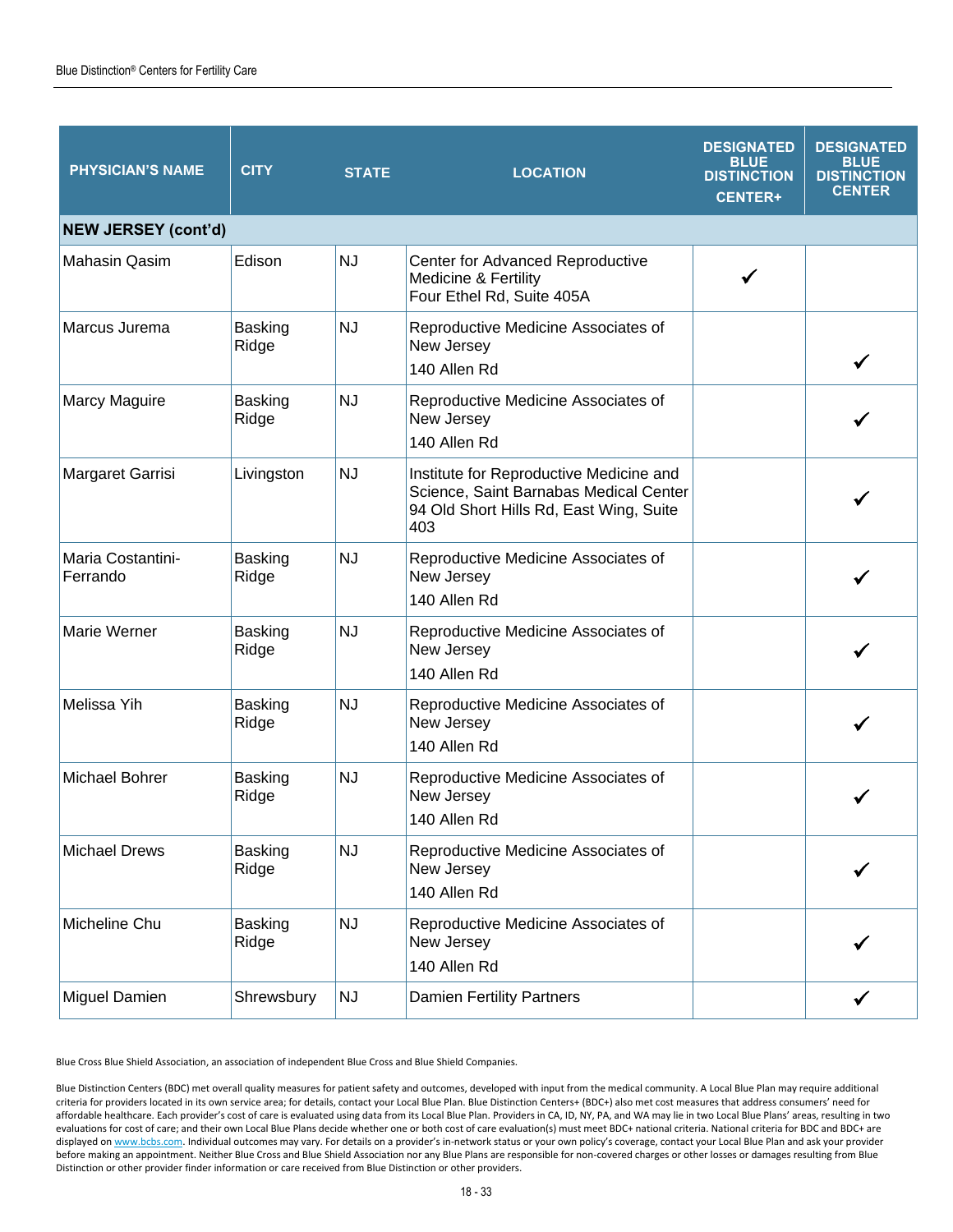| <b>PHYSICIAN'S NAME</b>    | <b>CITY</b>             | <b>STATE</b> | <b>LOCATION</b>                                                                                                                     | <b>DESIGNATED</b><br><b>BLUE</b><br><b>DISTINCTION</b><br><b>CENTER+</b> | <b>DESIGNATED</b><br><b>BLUE</b><br><b>DISTINCTION</b><br><b>CENTER</b> |
|----------------------------|-------------------------|--------------|-------------------------------------------------------------------------------------------------------------------------------------|--------------------------------------------------------------------------|-------------------------------------------------------------------------|
| <b>NEW JERSEY (cont'd)</b> |                         |              |                                                                                                                                     |                                                                          |                                                                         |
| Natalie Cekleniak          | Livingston              | <b>NJ</b>    | Institute for Reproductive Medicine and<br>Science, Saint Barnabas Medical Center<br>94 Old Short Hills Rd, East Wing, Suite<br>403 |                                                                          |                                                                         |
| Paul Bergh                 | <b>Basking</b><br>Ridge | <b>NJ</b>    | Reproductive Medicine Associates of<br>New Jersey<br>140 Allen Rd                                                                   |                                                                          |                                                                         |
| Patricia Hughes            | Livingston              | <b>NJ</b>    | Institute for Reproductive Medicine and<br>Science, Saint Barnabas Medical Center<br>94 Old Short Hills Rd, East Wing, Suite<br>403 |                                                                          |                                                                         |
| Rahul Sachdev              | Edison                  | <b>NJ</b>    | Center for Advanced Reproductive<br>Medicine & Fertility<br>Four Ethel Rd, Suite 405A                                               |                                                                          |                                                                         |
| <b>Richard Scott</b>       | <b>Basking</b><br>Ridge | <b>NJ</b>    | Reproductive Medicine Associates of<br>New Jersey<br>140 Allen Rd                                                                   |                                                                          |                                                                         |
| Rita Gulati                | <b>Basking</b><br>Ridge | <b>NJ</b>    | Reproductive Medicine Associates of<br>New Jersey<br>140 Allen Rd                                                                   |                                                                          |                                                                         |
| Sarah Hessler              | Livingston              | <b>NJ</b>    | Institute for Reproductive Medicine and<br>Science, Saint Barnabas Medical Center<br>94 Old Short Hills Rd, East Wing, Suite<br>403 |                                                                          |                                                                         |
| Serena Chen                | Livingston              | <b>NJ</b>    | Institute for Reproductive Medicine and<br>Science, Saint Barnabas Medical Center<br>94 Old Short Hills Rd, East Wing, Suite<br>403 |                                                                          |                                                                         |
| Shefali Shastri            | <b>Basking</b><br>Ridge | <b>NJ</b>    | Reproductive Medicine Associates of<br>New Jersey<br>140 Allen Rd                                                                   |                                                                          |                                                                         |
| Stephanie Thompson         | Livingston              | <b>NJ</b>    | Institute for Reproductive Medicine and<br>Science, Saint Barnabas Medical Center<br>94 Old Short Hills Rd, East Wing, Suite<br>403 |                                                                          |                                                                         |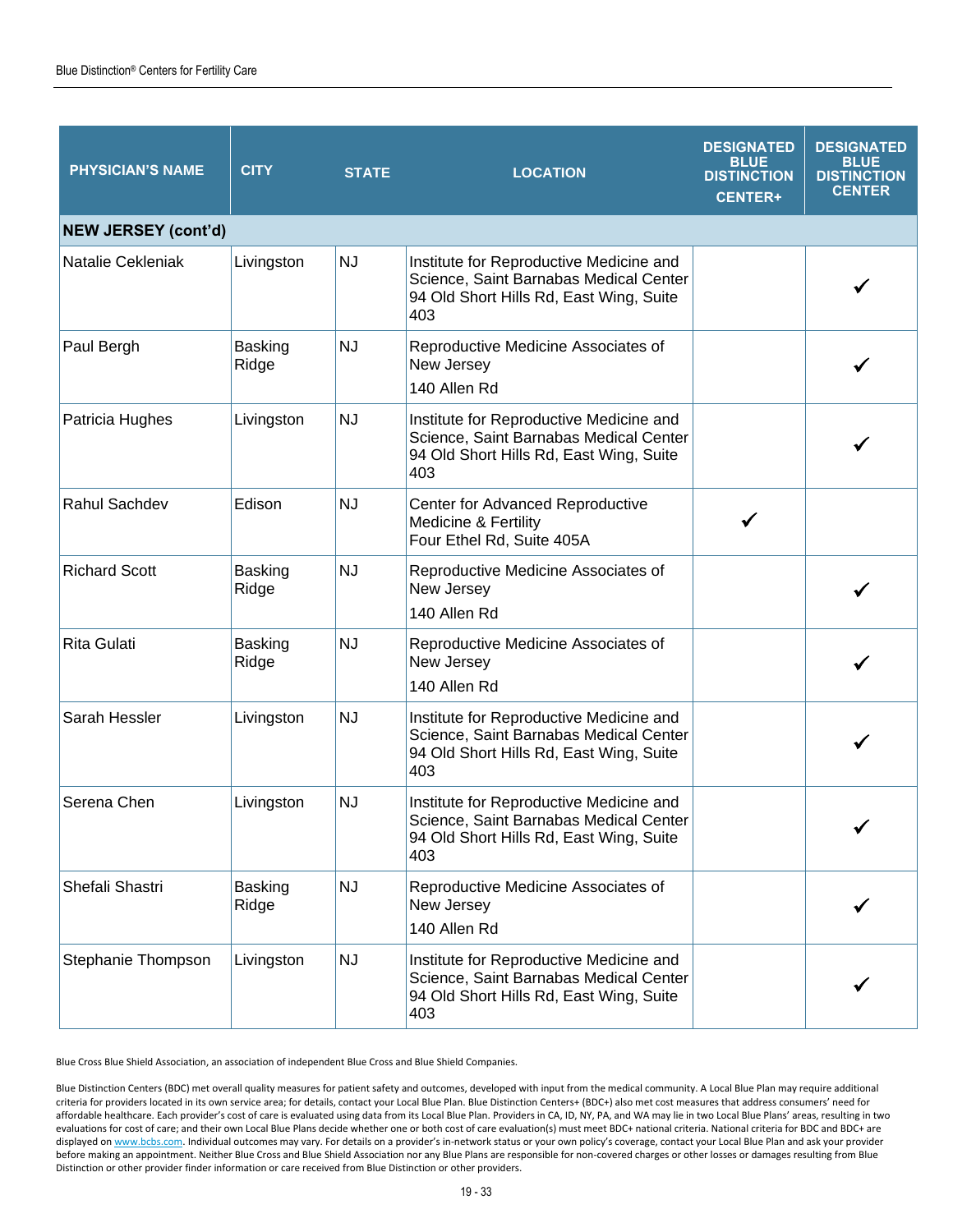| <b>PHYSICIAN'S NAME</b>    | <b>CITY</b>             | <b>STATE</b> | <b>LOCATION</b>                                                                                                 | <b>DESIGNATED</b><br><b>BLUE</b><br><b>DISTINCTION</b><br><b>CENTER+</b> | <b>DESIGNATED</b><br><b>BLUE</b><br><b>DISTINCTION</b><br><b>CENTER</b> |
|----------------------------|-------------------------|--------------|-----------------------------------------------------------------------------------------------------------------|--------------------------------------------------------------------------|-------------------------------------------------------------------------|
| <b>NEW JERSEY (cont'd)</b> |                         |              |                                                                                                                 |                                                                          |                                                                         |
| <b>Susan Treiser</b>       | <b>Basking</b><br>Ridge | <b>NJ</b>    | Reproductive Medicine Associates of<br>New Jersey<br>140 Allen Rd                                               |                                                                          |                                                                         |
| <b>Thomas Molinaro</b>     | <b>Basking</b><br>Ridge | <b>NJ</b>    | Reproductive Medicine Associates of<br>New Jersey<br>140 Allen Rd                                               |                                                                          |                                                                         |
| Virginia Mensah            | Eatontown               | <b>NJ</b>    | Reproductive Science Center of New<br>Jersey<br>234 Industrial Way West, Suite A104                             |                                                                          |                                                                         |
| William Ziegler            | Eatontown               | <b>NJ</b>    | Reproductive Science Center of New<br>Jersey<br>234 Industrial Way West, Suite A104                             |                                                                          |                                                                         |
| <b>NEW YORK</b>            |                         |              |                                                                                                                 |                                                                          |                                                                         |
| <b>Adam Griffin</b>        | <b>Buffalo</b>          | <b>NY</b>    | Infertility & IVF Medical Associates of<br><b>Western New York</b><br>4510 Main St                              |                                                                          |                                                                         |
| Alan Penzias               | Waltham                 | MA           | <b>Boston IVF</b><br>130 Second Ave                                                                             |                                                                          |                                                                         |
|                            | Loudonville             | <b>NY</b>    | Boston IVF, The Albany Center<br>399 Albany Shaker Rd                                                           |                                                                          |                                                                         |
| <b>Alexis Melnick</b>      | New York                | <b>NY</b>    | Weill Medical College of Cornell<br>University, Center for Reproductive<br>Medicine<br>1305 York Ave, 6th Floor |                                                                          |                                                                         |
| Bala Bhagavath             | Rochester               | <b>NY</b>    | <b>Strong Fertility Center</b><br>500 Red Creek Dr, Suite 220                                                   | ✔                                                                        |                                                                         |
| <b>Beth Rackow</b>         | New York                | <b>NY</b>    | Columbia University Center for<br>Women's Reproductive Care<br>1790 Broadway, FI 2                              |                                                                          |                                                                         |
| <b>Briana Rudick</b>       | New York                | <b>NY</b>    | Columbia University Center for<br>Women's Reproductive Care<br>1790 Broadway, FI 2                              |                                                                          |                                                                         |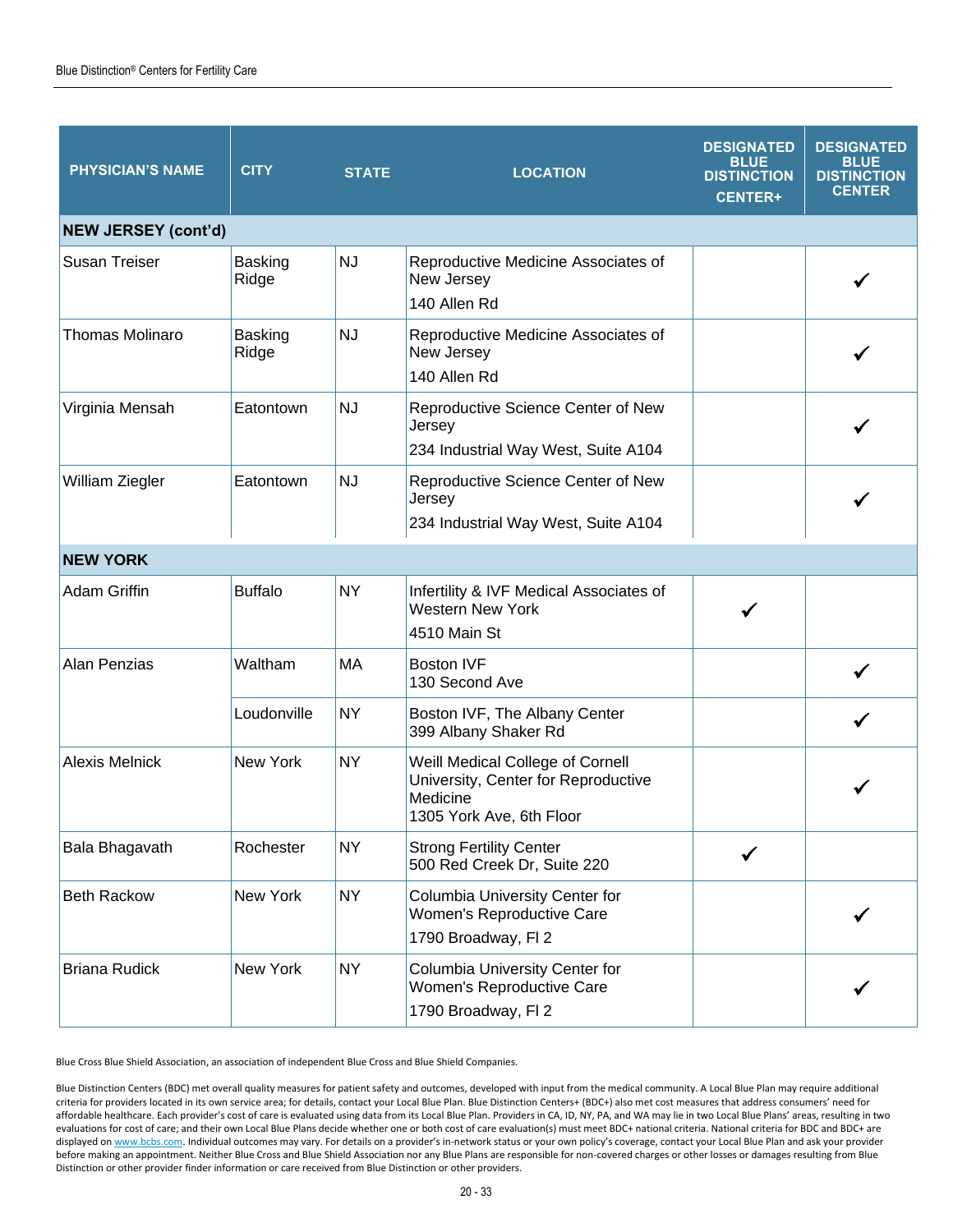| <b>PHYSICIAN'S NAME</b>  | <b>CITY</b>     | <b>STATE</b> | <b>LOCATION</b>                                                                                                 | <b>DESIGNATED</b><br><b>BLUE</b><br><b>DISTINCTION</b><br><b>CENTER+</b> | <b>DESIGNATED</b><br>BLUE<br><b>DISTINCTION</b><br><b>CENTER</b> |
|--------------------------|-----------------|--------------|-----------------------------------------------------------------------------------------------------------------|--------------------------------------------------------------------------|------------------------------------------------------------------|
| <b>NEW YORK (cont'd)</b> |                 |              |                                                                                                                 |                                                                          |                                                                  |
| Eric Forman              | <b>New York</b> | <b>NY</b>    | Columbia University Center for<br>Women's Reproductive Care<br>1790 Broadway, FI 2                              |                                                                          |                                                                  |
| Lisa Grossman-Becht      | <b>New York</b> | <b>NY</b>    | Columbia University Center for<br>Women's Reproductive Care<br>1790 Broadway, FI 2                              |                                                                          |                                                                  |
| <b>Rachel McConnell</b>  | <b>New York</b> | <b>NY</b>    | Columbia University Center for<br>Women's Reproductive Care<br>1790 Broadway, FI 2                              |                                                                          |                                                                  |
| Roger Lobo               | New York        | <b>NY</b>    | Columbia University Center for<br>Women's Reproductive Care<br>1790 Broadway, FI 2                              |                                                                          |                                                                  |
| Samuel "Zev" Williams    | <b>New York</b> | <b>NY</b>    | Columbia University Center for<br>Women's Reproductive Care<br>1790 Broadway, FI 2                              |                                                                          |                                                                  |
| Dan Goldschlag           | New York        | <b>NY</b>    | Weill Medical College of Cornell<br>University, Center for Reproductive<br>Medicine<br>1305 York Ave, 6th Floor |                                                                          |                                                                  |
| David Corley             | Syracuse        | <b>NY</b>    | <b>CNY Fertility Center</b><br>195 Intrepid Ln                                                                  |                                                                          |                                                                  |
| David Kulak              | <b>Brooklyn</b> | <b>NY</b>    | Genesis Fertility & Reproductive<br>Medicine<br>6010 Bay Pkwy                                                   |                                                                          |                                                                  |
| David Reichman           | New York        | <b>NY</b>    | Weill Medical College of Cornell<br>University, Center for Reproductive<br>Medicine<br>1305 York Ave, 6th Floor |                                                                          |                                                                  |
| <b>Edward Ditkoff</b>    | Syracuse        | <b>NY</b>    | <b>CNY Fertility Center</b><br>195 Intrepid Ln                                                                  |                                                                          |                                                                  |
| Erin Masaba              | Rochester       | <b>NY</b>    | <b>Strong Fertility Center</b><br>500 Red Creek Dr, Suite 220                                                   | $\checkmark$                                                             |                                                                  |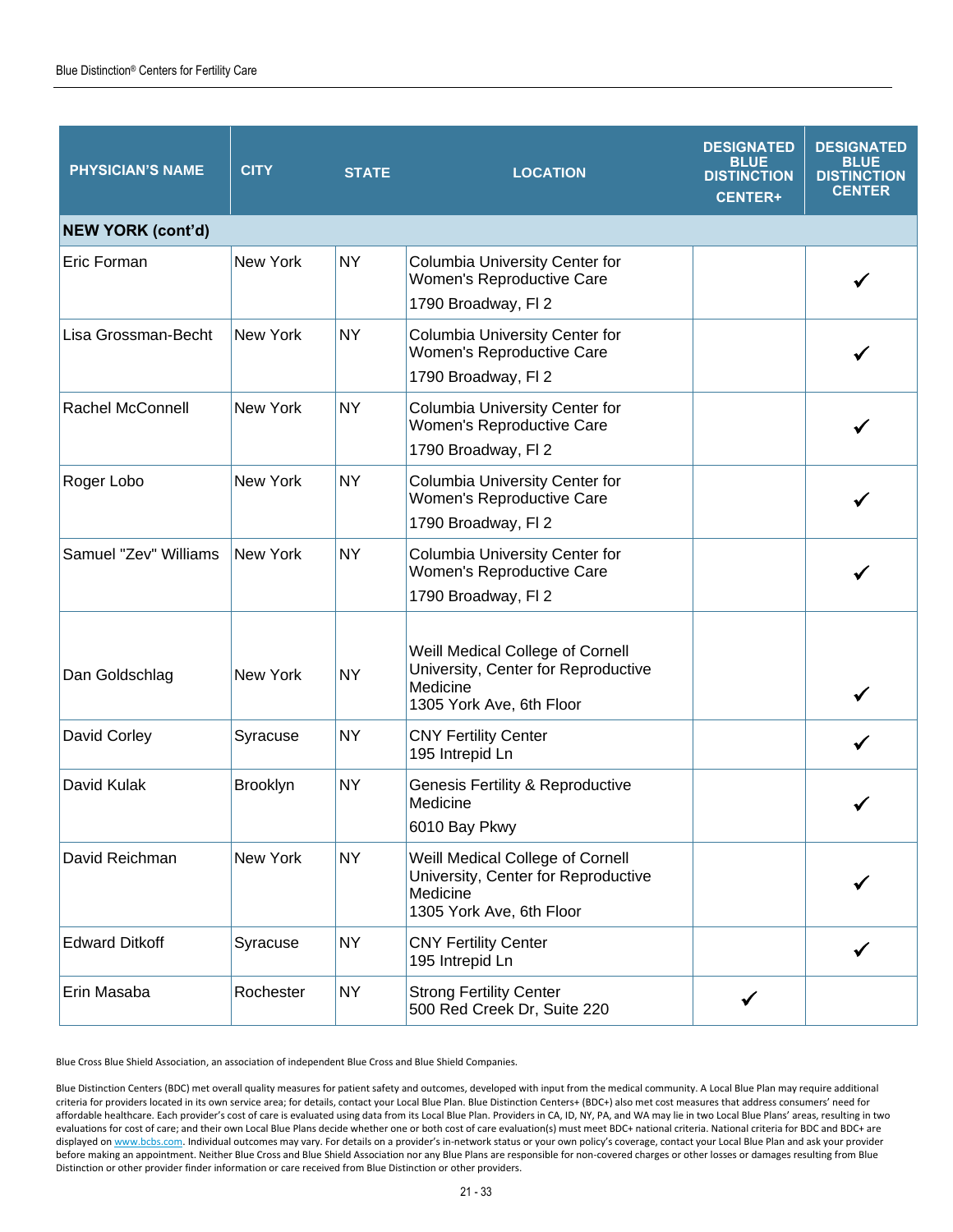| <b>PHYSICIAN'S NAME</b>      | <b>CITY</b>       | <b>STATE</b> | <b>LOCATION</b>                                                                                                 | <b>DESIGNATED</b><br><b>BLUE</b><br><b>DISTINCTION</b><br><b>CENTER+</b> | <b>DESIGNATED</b><br>BLUE<br><b>DISTINCTION</b><br><b>CENTER</b> |
|------------------------------|-------------------|--------------|-----------------------------------------------------------------------------------------------------------------|--------------------------------------------------------------------------|------------------------------------------------------------------|
| <b>NEW YORK (cont'd)</b>     |                   |              |                                                                                                                 |                                                                          |                                                                  |
| Glenn Schattman              | <b>New York</b>   | <b>NY</b>    | Weill Medical College of Cornell<br>University, Center for Reproductive<br>Medicine<br>1305 York Ave, 6th Floor |                                                                          |                                                                  |
| Hey-Joo Kang                 | <b>New York</b>   | <b>NY</b>    | Weill Medical College of Cornell<br>University, Center for Reproductive<br>Medicine<br>1305 York Ave, 6th Floor |                                                                          |                                                                  |
| <b>Isaac Kligman</b>         | <b>New York</b>   | <b>NY</b>    | Weill Medical College of Cornell<br>University, Center for Reproductive<br>Medicine<br>1305 York Ave, 6th Floor |                                                                          |                                                                  |
| John Queenan                 | Rochester         | <b>NY</b>    | <b>Strong Fertility Center</b><br>500 Red Creek Dr, Suite 220                                                   |                                                                          |                                                                  |
| Kathleen Hoeger              | Rochester         | <b>NY</b>    | <b>Strong Fertility Center</b><br>500 Red Creek Dr, Suite 220                                                   |                                                                          |                                                                  |
| Katherine Melzer-Ross        | Brooklyn          | <b>NY</b>    | Genesis Fertility & Reproductive<br>Medicine<br>6010 Bay Pkwy                                                   |                                                                          |                                                                  |
| Michael Alper                | South<br>Portland | ME           | Boston IVF, The Maine Center<br>778 Main St, Suite 2                                                            |                                                                          |                                                                  |
|                              | Waltham           | MA           | <b>Boston IVF</b><br>130 Second Ave                                                                             |                                                                          |                                                                  |
|                              | Loudonville       | <b>NY</b>    | Boston IVF, The Albany Center<br>399 Albany Shaker Rd                                                           |                                                                          |                                                                  |
| Michael Grossman             | Syracuse          | <b>NY</b>    | <b>CNY Fertility Center</b><br>195 Intrepid Ln                                                                  |                                                                          |                                                                  |
| Michael Sullivan             | <b>Buffalo</b>    | <b>NY</b>    | Infertility & IVF Medical Associates of<br><b>Western New York</b><br>4510 Main St                              |                                                                          |                                                                  |
| Nastaran Foyouzi-<br>Yousefi | Brooklyn          | <b>NY</b>    | <b>Genesis Fertility &amp; Reproductive</b><br>Medicine<br>6010 Bay Pkwy                                        |                                                                          |                                                                  |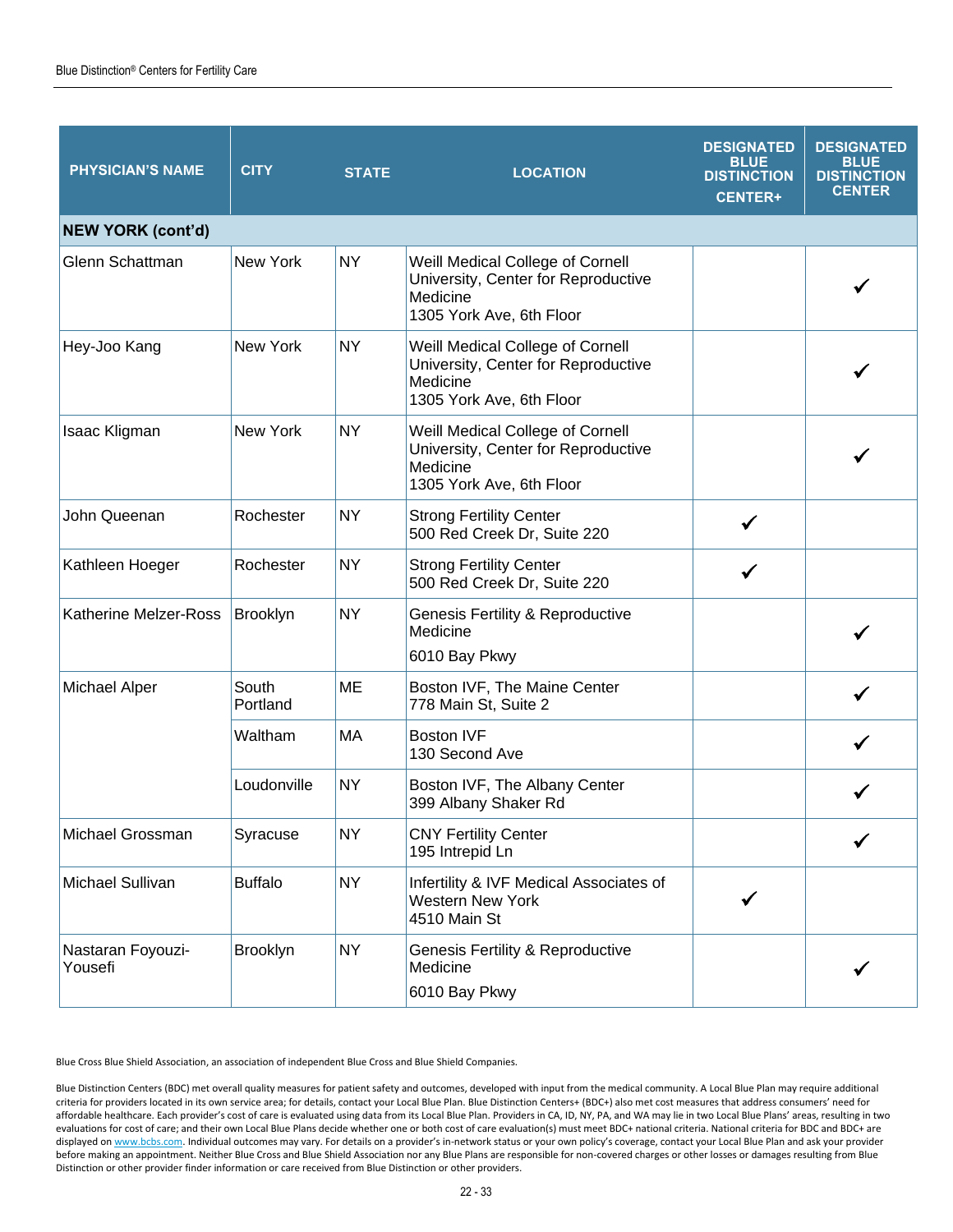| <b>PHYSICIAN'S NAME</b>  | <b>CITY</b>     | <b>STATE</b> | <b>LOCATION</b>                                                                                                 | <b>DESIGNATED</b><br><b>BLUE</b><br><b>DISTINCTION</b><br><b>CENTER+</b> | <b>DESIGNATED</b><br><b>BLUE</b><br><b>DISTINCTION</b><br><b>CENTER</b> |
|--------------------------|-----------------|--------------|-----------------------------------------------------------------------------------------------------------------|--------------------------------------------------------------------------|-------------------------------------------------------------------------|
| <b>NEW YORK (cont'd)</b> |                 |              |                                                                                                                 |                                                                          |                                                                         |
| Nigel Pereira            | New York        | <b>NY</b>    | Weill Medical College of Cornell<br>University, Center for Reproductive<br>Medicine<br>1305 York Ave, 6th Floor |                                                                          |                                                                         |
| Nina Resetkova           | Waltham         | MA           | <b>Boston IVF</b><br>130 Second Ave                                                                             |                                                                          |                                                                         |
|                          | Loudonville     | <b>NY</b>    | Boston IVF, The Albany Center<br>399 Albany Shaker Rd                                                           |                                                                          |                                                                         |
| Pak Chung                | New York        | <b>NY</b>    | Weill Medical College of Cornell<br>University, Center for Reproductive<br>Medicine<br>1305 York Ave, 6th Floor |                                                                          |                                                                         |
| <b>Richard Grazi</b>     | <b>Brooklyn</b> | <b>NY</b>    | Genesis Fertility & Reproductive<br>Medicine<br>6010 Bay Pkwy                                                   |                                                                          |                                                                         |
| Robert Kiltz             | Syracuse        | <b>NY</b>    | <b>CNY Fertility Center</b><br>195 Intrepid Ln                                                                  |                                                                          |                                                                         |
| <b>Rony Elias</b>        | New York        | <b>NY</b>    | Weill Medical College of Cornell<br>University, Center for Reproductive<br>Medicine<br>1305 York Ave, 6th Floor |                                                                          |                                                                         |
| Samantha Pfeifer         | New York        | <b>NY</b>    | Weill Medical College of Cornell<br>University, Center for Reproductive<br>Medicine<br>1305 York Ave, 6th Floor |                                                                          |                                                                         |
| Sonia Elguero            | Loudonville     | <b>NY</b>    | Boston IVF, The Albany Center<br>399 Albany Shaker Rd                                                           |                                                                          |                                                                         |
| Steven Bayer             | Waltham         | МA           | <b>Boston IVF</b><br>130 Second Ave                                                                             |                                                                          |                                                                         |
|                          | Loudonville     | <b>NY</b>    | Boston IVF, The Albany Center<br>399 Albany Shaker Rd                                                           |                                                                          |                                                                         |
| Steven Spandorfer        | New York        | <b>NY</b>    | Weill Medical College of Cornell<br>University, Center for Reproductive<br>Medicine<br>1305 York Ave, 6th Floor |                                                                          |                                                                         |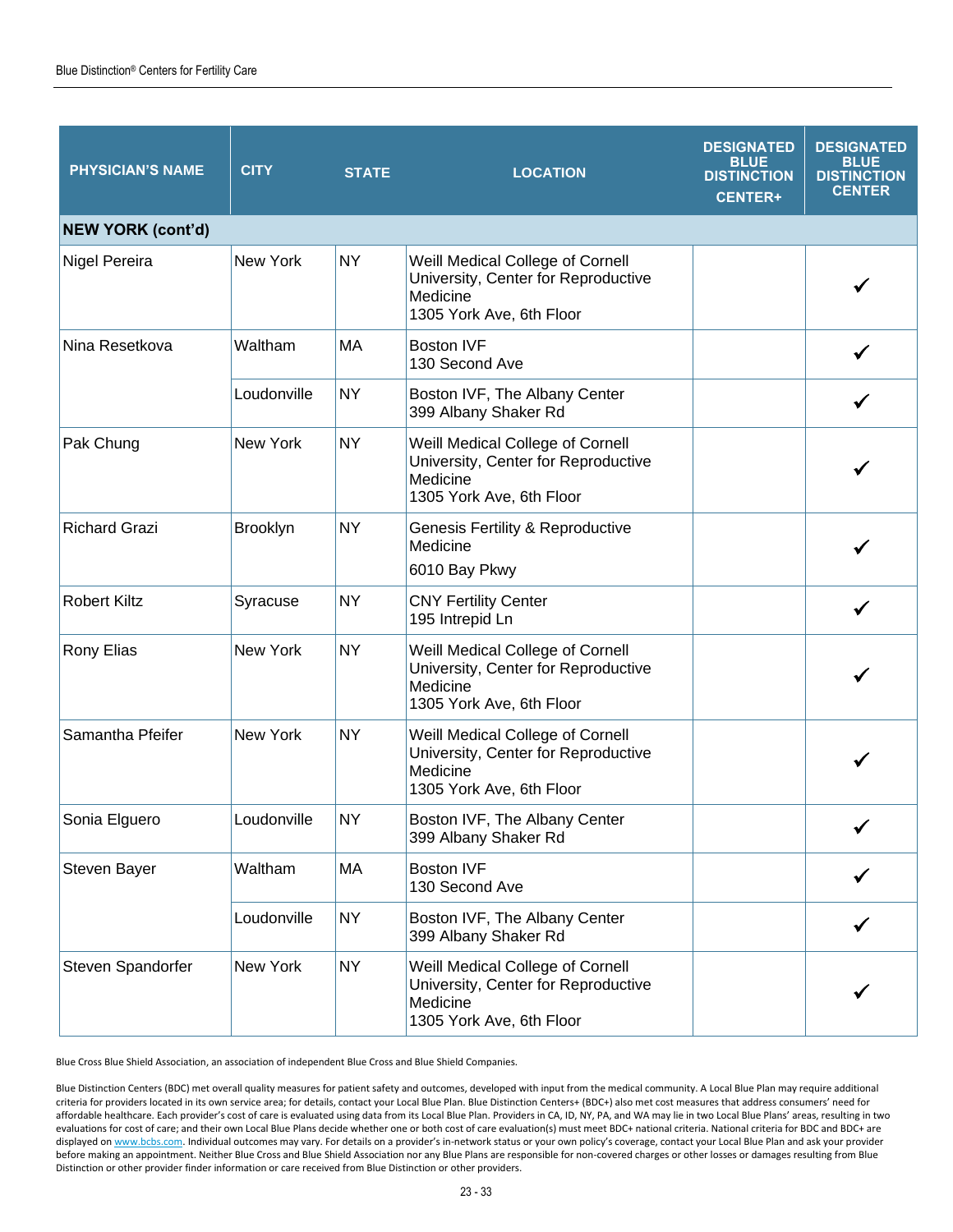| <b>PHYSICIAN'S NAME</b>   | <b>CITY</b> | <b>STATE</b> | <b>LOCATION</b>                                                                  | <b>DESIGNATED</b><br><b>BLUE</b><br><b>DISTINCTION</b><br><b>CENTER+</b> | <b>DESIGNATED</b><br><b>BLUE</b><br><b>DISTINCTION</b><br><b>CENTER</b> |
|---------------------------|-------------|--------------|----------------------------------------------------------------------------------|--------------------------------------------------------------------------|-------------------------------------------------------------------------|
| <b>NEW YORK (cont'd)</b>  |             |              |                                                                                  |                                                                          |                                                                         |
| <b>Wendy Vitek</b>        | Rochester   | <b>NY</b>    | <b>Strong Fertility Center</b><br>500 Red Creek Dr, Suite 220                    |                                                                          |                                                                         |
| <b>Steven Brenner</b>     | Melville    | <b>NY</b>    | Long Island IVF<br>8 Corporate Center Dr, Suite 101                              |                                                                          |                                                                         |
| Daniel Kenigsberg         | Melville    | <b>NY</b>    | Long Island IVF<br>8 Corporate Center Dr, Suite 101                              |                                                                          |                                                                         |
| David Kreiner             | Melville    | <b>NY</b>    | Long Island IVF<br>8 Corporate Center Dr, Suite 101                              |                                                                          |                                                                         |
| Joseph Pena               | Melville    | <b>NY</b>    | Long Island IVF<br>8 Corporate Center Dr, Suite 101                              |                                                                          |                                                                         |
| Michael Zinger            | Melville    | <b>NY</b>    | Long Island IVF<br>8 Corporate Center Dr, Suite 101                              |                                                                          |                                                                         |
| <b>OHIO</b>               |             |              |                                                                                  |                                                                          |                                                                         |
| Akas Jain MD              | Akron       | OH           | Reproductive Gynecology, Inc.-Akron<br>540 N. Cleveland Ave, Suite 100           |                                                                          |                                                                         |
|                           | Warrenville | OH           | Reproductive Gynecology, Inc.-Akron<br>95 Arch St, Suite 250                     |                                                                          |                                                                         |
| Chad Friedman, MD         | Columbus    | OH           | Ohio Reproductive Medicine<br>4830 Knightsbridge Blvd, Suite E                   |                                                                          |                                                                         |
| David Nash                | Akron       | OH           | Reproductive Gynecology, Inc.-Akron<br>95 Arch St, Suite 250                     |                                                                          |                                                                         |
|                           | Westerville | OH           | Reproductive Gynecology, Inc.-<br>Westerville<br>540 N. Cleveland Ave, Suite 100 |                                                                          |                                                                         |
| Elizabeth Kennard, MD     | Columbus    | OH           | Ohio Reproductive Medicine<br>4830 Knightsbridge Blvd, Suite E                   | $\checkmark$                                                             |                                                                         |
| Grant Schmidt, MD,<br>PhD | Columbus    | OH           | <b>Ohio Reproductive Medicine</b><br>4830 Knightsbridge Blvd, Suite E            | ✓                                                                        |                                                                         |
| Laura Londra, MD          | Columbus    | OH           | Ohio Reproductive Medicine<br>4830 Knightsbridge Blvd, Suite E                   | ✔                                                                        |                                                                         |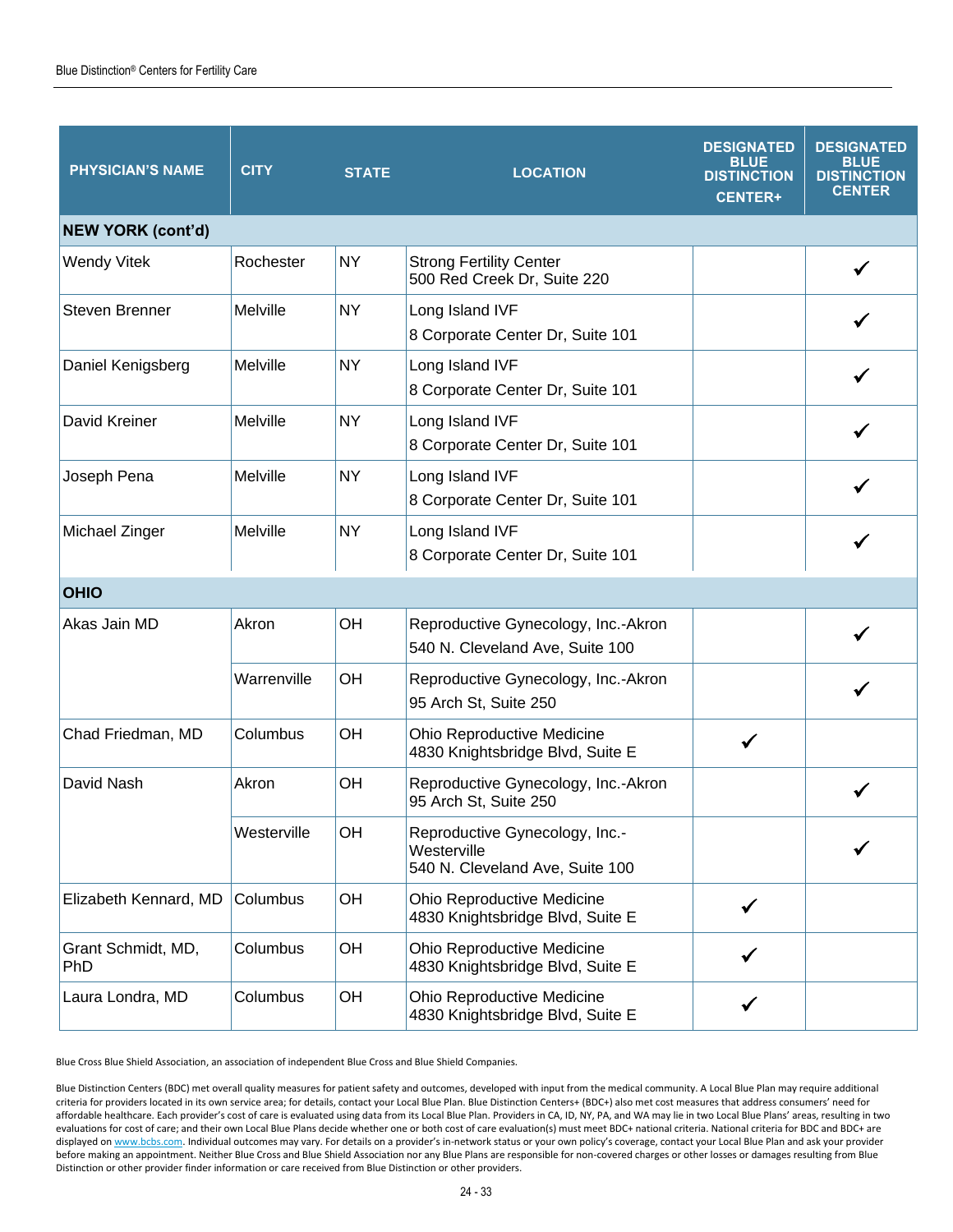| <b>PHYSICIAN'S NAME</b>   | <b>CITY</b>        | <b>STATE</b> | <b>LOCATION</b>                                                                                                                                       | <b>DESIGNATED</b><br><b>BLUE</b><br><b>DISTINCTION</b><br><b>CENTER+</b> | <b>DESIGNATED</b><br><b>BLUE</b><br><b>DISTINCTION</b><br><b>CENTER</b> |
|---------------------------|--------------------|--------------|-------------------------------------------------------------------------------------------------------------------------------------------------------|--------------------------------------------------------------------------|-------------------------------------------------------------------------|
| OHIO (cont'd)             |                    |              |                                                                                                                                                       |                                                                          |                                                                         |
| Priya Maseelall MD        | Akron              | OH           | Reproductive Gynecology, Inc.-Akron<br>95 Arch St, Suite 250                                                                                          |                                                                          | ✔                                                                       |
|                           | Westerville        | OH           | Reproductive Gynecology, Inc.-<br>Westerville<br>540 N. Cleveland Ave, Suite 100                                                                      |                                                                          |                                                                         |
| Stephen Mooney            | Akron              | OH           | Reproductive Gynecology, Inc.-Akron<br>95 Arch St, Suite 250                                                                                          |                                                                          |                                                                         |
|                           | Westerville        | OH           | Reproductive Gynecology, Inc.-<br>Westerville<br>540 N. Cleveland Ave, Suite 100                                                                      |                                                                          |                                                                         |
| Steven Williams, MD       | Columbus           | OH           | Ohio Reproductive Medicine<br>4830 Knightsbridge Blvd, Suite E                                                                                        |                                                                          |                                                                         |
| <b>PENNSYLVANIA</b>       |                    |              |                                                                                                                                                       |                                                                          |                                                                         |
| Annette Lee               | Abington           | PA           | Abington Reproductive Medicine,<br>Abington IVF and Genetics, Toll Center<br>for Reproductive Sciences<br>Arches Bldg, 1200 Old York Rd, 2nd<br>Floor |                                                                          |                                                                         |
| Anuja Dokras              | Philadelphia       | PA           | University of Pennsylvania, Penn<br>Fertility Care 3701 Market St, Suite 730                                                                          |                                                                          | ✔                                                                       |
| Arthur Castelbaum         | King of<br>Prussia | PA           | Reproductive Medicine Associates of<br>Philadelphia<br>625 Clark Ave, Suite 17B                                                                       | ✔                                                                        |                                                                         |
| Benjamin Gocial           | <b>Bryn Mawr</b>   | PA           | Main Line Fertility and Reproductive<br>Medicine<br>825 Old Lancaster Rd, Suite 170                                                                   |                                                                          |                                                                         |
| Caleb Kallen              | Wayne              | PA           | Shady Grove Fertility RSC of<br>Pennsylvania<br>945 Chesterbrook Blvd                                                                                 |                                                                          |                                                                         |
| <b>Christo Coutifaris</b> | Philadelphia       | PA           | University of Pennsylvania, Penn<br>Fertility Care 3701 Market St, Suite 730                                                                          |                                                                          |                                                                         |
| Clarisa Gracia            | Philadelphia       | PA           | University of Pennsylvania, Penn<br>Fertility Care 3701 Market St, Suite 730                                                                          |                                                                          |                                                                         |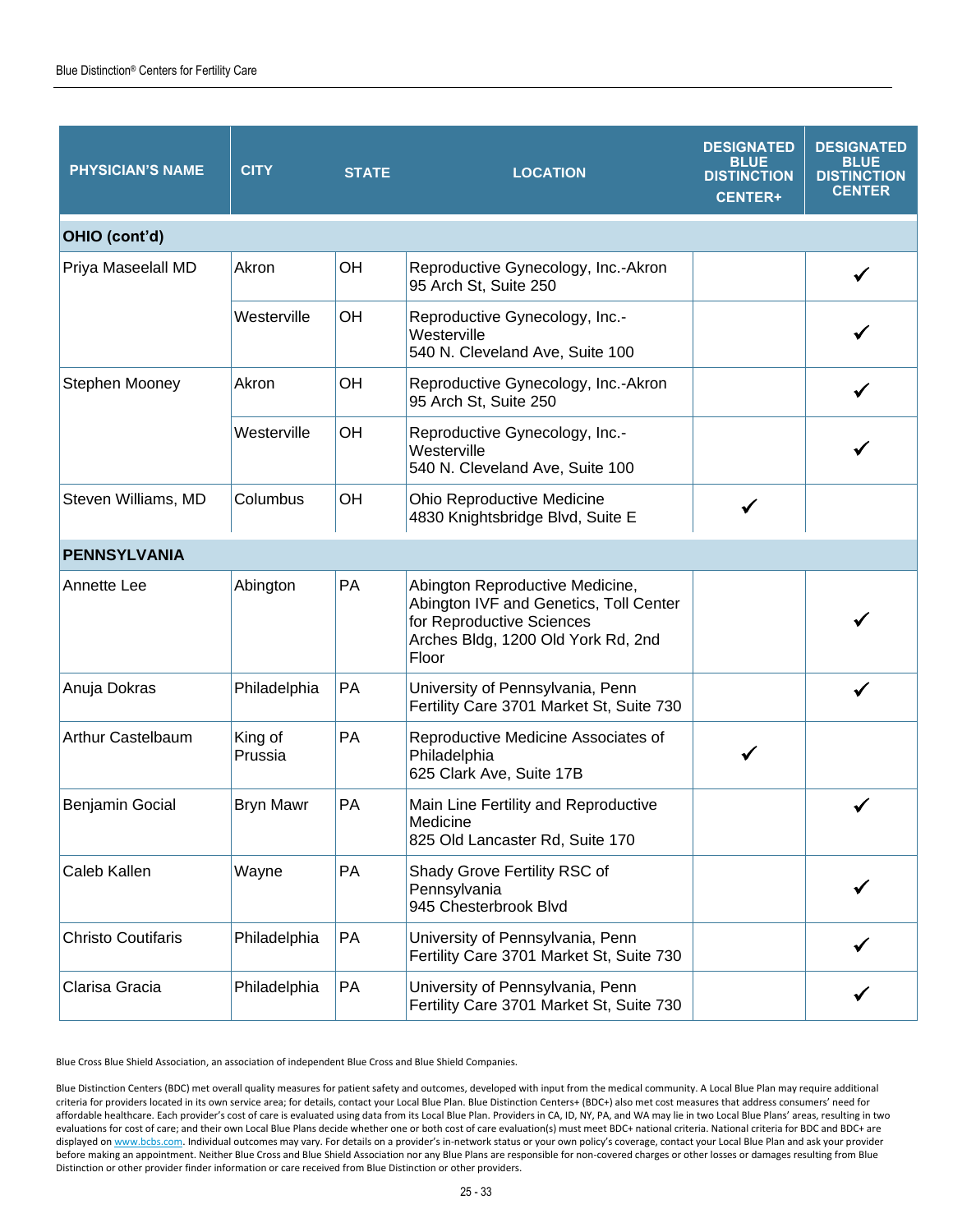| <b>PHYSICIAN'S NAME</b> | <b>CITY</b>        | <b>STATE</b> | <b>LOCATION</b>                                                                                                                                       | <b>DESIGNATED</b><br><b>BLUE</b><br><b>DISTINCTION</b><br><b>CENTER+</b> | <b>DESIGNATED</b><br><b>BLUE</b><br><b>DISTINCTION</b><br><b>CENTER</b> |
|-------------------------|--------------------|--------------|-------------------------------------------------------------------------------------------------------------------------------------------------------|--------------------------------------------------------------------------|-------------------------------------------------------------------------|
| PENNSYLVANIA (cont'd)   |                    |              |                                                                                                                                                       |                                                                          |                                                                         |
| Deanna Brasile          | Bryn Mawr          | PA           | Main Line Fertility and Reproductive<br>Medicine<br>825 Old Lancaster Rd, Suite 170                                                                   |                                                                          |                                                                         |
| Divya Shah              | Philadelphia       | PA           | University of Pennsylvania, Penn<br>Fertility Care 3701 Market St, Suite 730                                                                          |                                                                          |                                                                         |
| Ha-Lin Christina Lee    | <b>Bethlehem</b>   | PA           | <b>Family Fertility Center</b><br>95 Highland Ave, Suite 100                                                                                          |                                                                          |                                                                         |
| <b>Isaac Sasson</b>     | Wayne              | PA           | Shady Grove Fertility RSC of<br>Pennsylvania<br>945 Chesterbrook Blvd                                                                                 |                                                                          |                                                                         |
| Jacqueline Gutmann      | King of<br>Prussia | PA           | Reproductive Medicine Associates of<br>Philadelphia<br>625 Clark Ave, Suite 17B                                                                       |                                                                          |                                                                         |
| Jacqueline Gutmann      | King of<br>Prussia | PA           | Reproductive Medicine Associates of<br>Philadelphia<br>625 Clark Ave, Suite 17B                                                                       |                                                                          |                                                                         |
| <b>Jennifer Nichols</b> | Abington           | PA           | Abington Reproductive Medicine,<br>Abington IVF and Genetics, Toll Center<br>for Reproductive Sciences<br>Arches Bldg, 1200 Old York Rd, 2nd<br>Floor |                                                                          |                                                                         |
| <b>John Orris</b>       | Bryn Mawr          | PA           | Main Line Fertility and Reproductive<br>Medicine<br>825 Old Lancaster Rd, Suite 170                                                                   |                                                                          |                                                                         |
| Joseph Martin           | Wayne              | PA           | Shady Grove Fertility RSC of<br>Pennsylvania<br>945 Chesterbrook Blvd                                                                                 |                                                                          |                                                                         |
| Kathleen O'Neill        | Philadelphia       | PA           | University of Pennsylvania, Penn<br>Fertility Care, 3701 Market St, Suite 730                                                                         |                                                                          |                                                                         |
| Khanh- Ha Nguyen        | Wayne              | PA           | Shady Grove Fertility RSC of<br>Pennsylvania<br>945 Chesterbrook Blvd                                                                                 |                                                                          |                                                                         |
| <b>Kurt Barnhart</b>    | Philadelphia       | PA           | University of Pennsylvania, Penn<br>Fertility Care 3701 Market St, Suite 730                                                                          |                                                                          |                                                                         |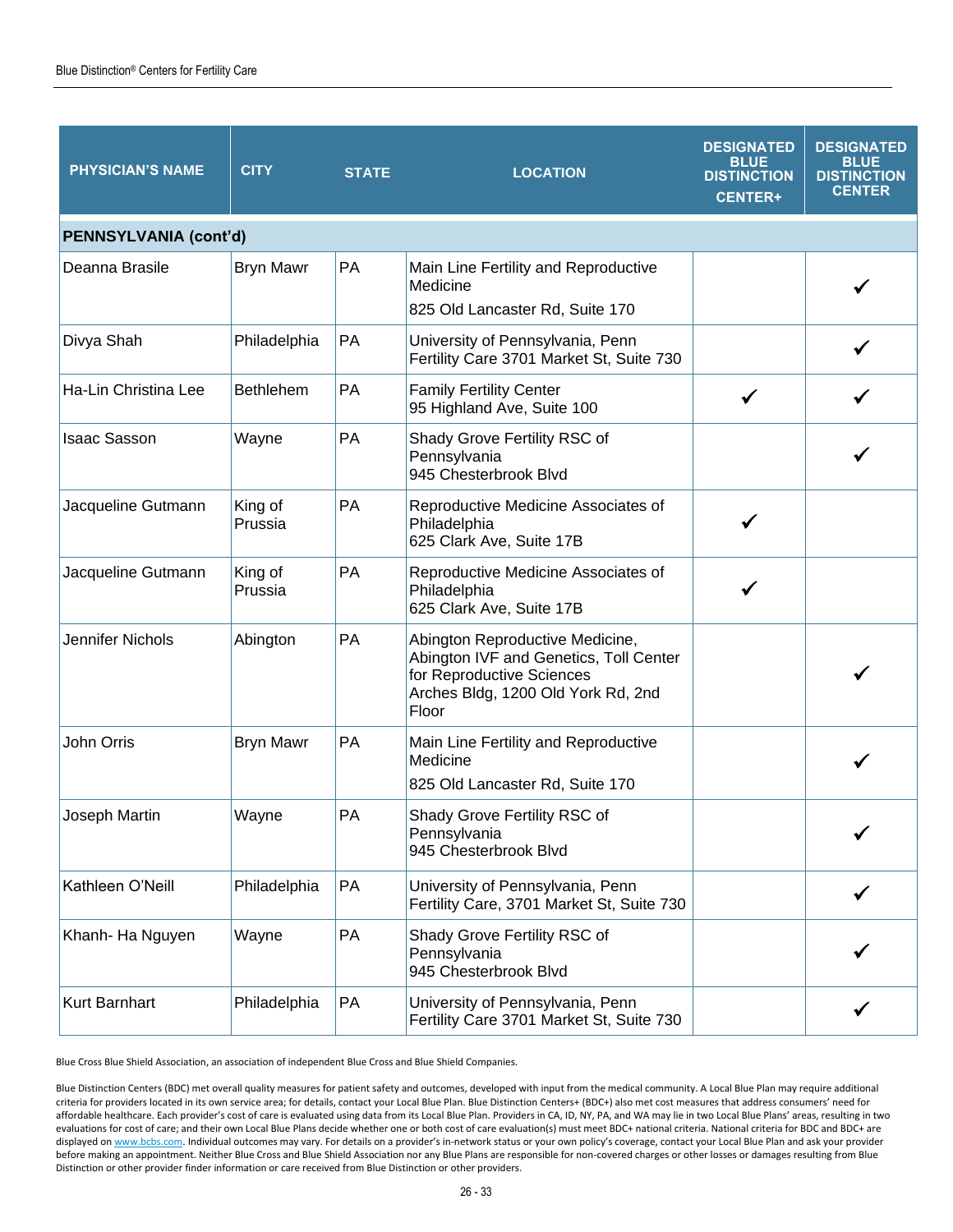| <b>PHYSICIAN'S NAME</b> | <b>CITY</b>        | <b>STATE</b> | <b>LOCATION</b>                                                                                                                                       | <b>DESIGNATED</b><br><b>BLUE</b><br><b>DISTINCTION</b><br><b>CENTER+</b> | <b>DESIGNATED</b><br><b>BLUE</b><br><b>DISTINCTION</b><br><b>CENTER</b> |
|-------------------------|--------------------|--------------|-------------------------------------------------------------------------------------------------------------------------------------------------------|--------------------------------------------------------------------------|-------------------------------------------------------------------------|
| PENNSYLVANIA (cont'd)   |                    |              |                                                                                                                                                       |                                                                          |                                                                         |
| <b>Larry Barmat</b>     | Abington           | PA           | Abington Reproductive Medicine,<br>Abington IVF and Genetics, Toll Center<br>for Reproductive Sciences<br>Arches Bldg, 1200 Old York Rd, 2nd<br>Floor |                                                                          |                                                                         |
| Lauren Roth             | Wayne              | PA           | Shady Grove Fertility RSC of<br>Pennsylvania<br>945 Chesterbrook Blvd                                                                                 |                                                                          |                                                                         |
| Martin Freedman         | King of<br>Prussia | PA           | Reproductive Medicine Associates of<br>Philadelphia<br>625 Clark Ave, Suite 17B                                                                       |                                                                          |                                                                         |
| Melissa Esposito        | Wayne              | PA           | Shady Grove Fertility RSC of<br>Pennsylvania<br>945 Chesterbrook Blvd                                                                                 |                                                                          |                                                                         |
| Michael Glassner        | Bryn Mawr          | PA           | Main Line Fertility and Reproductive<br>Medicine<br>825 Old Lancaster Rd, Suite 170                                                                   |                                                                          |                                                                         |
| Michael Sobel           | Abington           | PA           | Abington Reproductive Medicine,<br>Abington IVF and Genetics, Toll Center<br>for Reproductive Sciences<br>Arches Bldg, 1200 Old York Rd, 2nd<br>Floor |                                                                          |                                                                         |
| Monica Mainigi          | Philadelphia       | PA           | University of Pennsylvania, Penn<br>Fertility Care 3701 Market St, Suite 730                                                                          |                                                                          |                                                                         |
| <b>Richard Legro</b>    | Hershey            | PA           | Penn State Milton S. Hershey Medical<br>Center<br>35 Hope Dr, Suite 202                                                                               |                                                                          |                                                                         |
| Samantha Butts          | Philadelphia       | PA           | University of Pennsylvania, Penn<br>Fertility Care, 3701 Market St, Suite 730                                                                         |                                                                          |                                                                         |
| Sana Salih              | King of<br>Prussia | PA           | Reproductive Medicine Associates of<br>Philadelphia<br>625 Clark Ave, Suite 17B                                                                       |                                                                          |                                                                         |
| <b>Scott Edwards</b>    | Philadelphia       | PA           | University of Pennsylvania, Penn<br>Fertility Care, 3701 Market St, Suite 730                                                                         |                                                                          |                                                                         |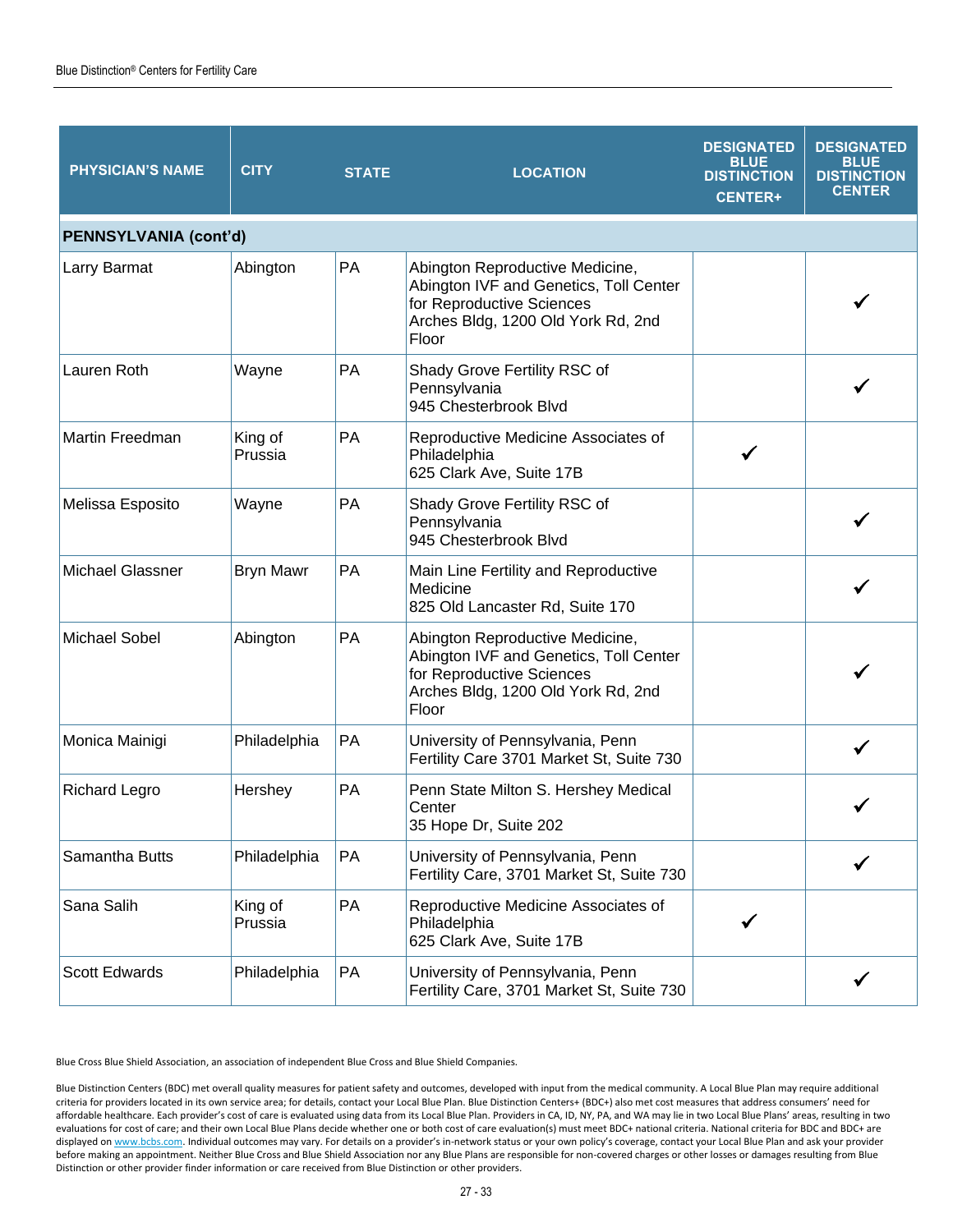| <b>PHYSICIAN'S NAME</b> | <b>CITY</b>        | <b>STATE</b> | <b>LOCATION</b>                                                                                                                                       | <b>DESIGNATED</b><br><b>BLUE</b><br><b>DISTINCTION</b><br><b>CENTER+</b> | <b>DESIGNATED</b><br><b>BLUE</b><br><b>DISTINCTION</b><br><b>CENTER</b> |
|-------------------------|--------------------|--------------|-------------------------------------------------------------------------------------------------------------------------------------------------------|--------------------------------------------------------------------------|-------------------------------------------------------------------------|
| PENNSYLVANIA (cont'd)   |                    |              |                                                                                                                                                       |                                                                          |                                                                         |
| <b>Stephanie Estes</b>  | Hershey            | PA           | Penn State Milton S. Hershey Medical<br>Center<br>35 Hope Dr, Suite 202                                                                               |                                                                          |                                                                         |
| Suleena Kalra           | Philadelphia       | PA           | University of Pennsylvania, Penn<br>Fertility Care, 3701 Market St, Suite 730                                                                         |                                                                          |                                                                         |
| Suneeta Senapati        | Philadelphia       | PA           | University of Pennsylvania, Penn<br>Fertility Care, 3701 Market St, Suite 730                                                                         |                                                                          |                                                                         |
| Sunita Kulshrestha      | Wayne              | PA           | Shady Grove Fertility RSC of<br>Pennsylvania<br>945 Chesterbrook Blvd                                                                                 |                                                                          |                                                                         |
| Stephen Somkuti         | Abington           | PA           | Abington Reproductive Medicine,<br>Abington IVF and Genetics, Toll Center<br>for Reproductive Sciences<br>Arches Bldg, 1200 Old York Rd, 2nd<br>Floor |                                                                          |                                                                         |
| Steven Sondheimer       | Philadelphia       | PA           | University of Pennsylvania, Penn<br>Fertility Care, 3701 Market St, Suite 730                                                                         |                                                                          |                                                                         |
| <b>Tara Budinetz</b>    | Abington           | PA           | Abington Reproductive Medicine,<br>Abington IVF and Genetics, Toll Center<br>for Reproductive Sciences<br>Arches Bldg, 1200 Old York Rd, 2nd<br>Floor |                                                                          |                                                                         |
| William Dodson          | Hershey            | PA           | Penn State Milton S. Hershey Medical<br>Center<br>35 Hope Dr, Suite 202                                                                               |                                                                          |                                                                         |
| <b>William Schlaff</b>  | King of<br>Prussia | PA           | Reproductive Medicine Associates of<br>Philadelphia<br>625 Clark Ave, Suite 17B                                                                       |                                                                          |                                                                         |
| <b>SOUTH CAROLINA</b>   |                    |              |                                                                                                                                                       |                                                                          |                                                                         |
| <b>Heather Cook</b>     | Mount<br>Pleasant  | <b>SC</b>    | <b>Coastal Fertility Specialists</b><br>1375 Hospital Dr                                                                                              | $\checkmark$                                                             |                                                                         |
| <b>Edward Tarnawa</b>   | Greenville         | <b>SC</b>    | <b>Piedmont Reproductive Endocrinology</b><br>Group, PA                                                                                               |                                                                          |                                                                         |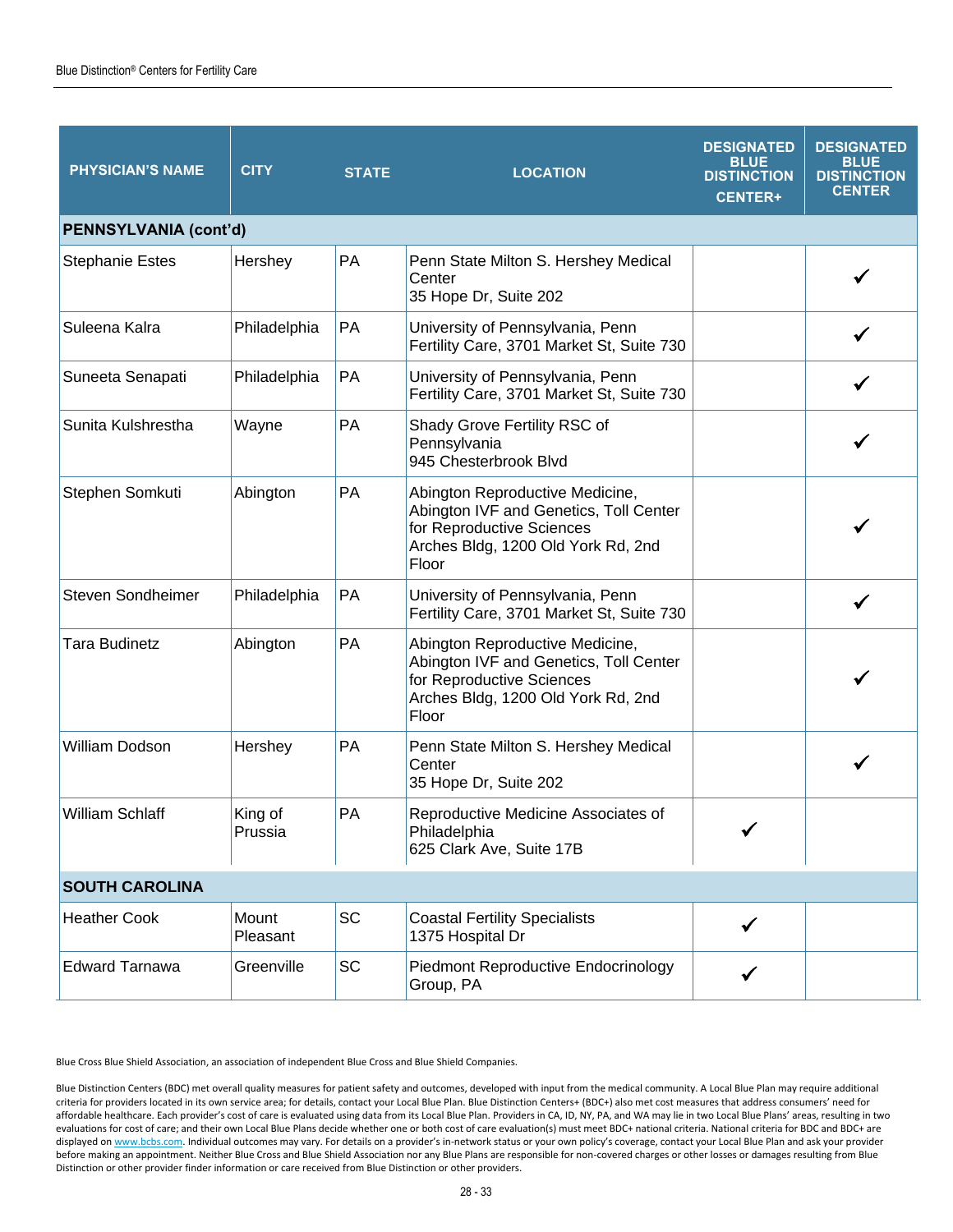| <b>PHYSICIAN'S NAME</b>        | <b>CITY</b>       | <b>STATE</b> | <b>LOCATION</b>                                                                   | <b>DESIGNATED</b><br><b>BLUE</b><br><b>DISTINCTION</b><br><b>CENTER+</b> | <b>DESIGNATED</b><br><b>BLUE</b><br><b>DISTINCTION</b><br><b>CENTER</b> |
|--------------------------------|-------------------|--------------|-----------------------------------------------------------------------------------|--------------------------------------------------------------------------|-------------------------------------------------------------------------|
| <b>SOUTH CAROLINA (cont'd)</b> |                   |              |                                                                                   |                                                                          |                                                                         |
| <b>John Nichols</b>            | Greenville        | <b>SC</b>    | <b>Piedmont Reproductive Endocrinology</b><br>Group, PA                           | ✔                                                                        |                                                                         |
| John Payne                     | Greenville        | <b>SC</b>    | <b>Piedmont Reproductive Endocrinology</b><br>Group, PA                           |                                                                          |                                                                         |
| John Schnorr                   | Mount<br>Pleasant | <b>SC</b>    | <b>Coastal Fertility Specialists</b><br>1375 Hospital Dr                          | ✔                                                                        |                                                                         |
| <b>Michael Slowey</b>          | Mount<br>Pleasant | <b>SC</b>    | <b>Coastal Fertility Specialists</b><br>1375 Hospital Dr                          |                                                                          |                                                                         |
| Stephanie Singleton            | Mount<br>Pleasant | <b>SC</b>    | The Fertility Center of Charleston<br>1280 Hospital Dr, Suite 300                 |                                                                          |                                                                         |
| <b>Travis McCoy</b>            | Greenville        | <b>SC</b>    | <b>Piedmont Reproductive Endocrinology</b><br>Group, PA                           | $\checkmark$                                                             |                                                                         |
| <b>TENNESSEE</b>               |                   |              |                                                                                   |                                                                          |                                                                         |
| Jessica Scotchie               | Chattanooga       | TΝ           | <b>Tennessee Reproductive Medicine</b><br>6031 Shallowford Rd, Suite 101          |                                                                          |                                                                         |
| <b>Ringland Murray</b>         | Chattanooga       | ΤN           | Tennessee Reproductive Medicine<br>6031 Shallowford Rd, Suite 101                 |                                                                          |                                                                         |
| <b>TEXAS</b>                   |                   |              |                                                                                   |                                                                          |                                                                         |
| Anna Nackley                   | <b>Bedford</b>    | <b>TX</b>    | Center for Assisted Reproduction<br>1701 Park Place Ave                           | ✔                                                                        |                                                                         |
| Anupama Kathiresan             | Webster           | ТX           | Center of Reproductive Medicine<br>(CORM)<br>1015 Medical Center Blvd, Suite 2100 |                                                                          |                                                                         |
| <b>Candice Perfetto</b>        | Webster           | TX           | Center of Reproductive Medicine<br>(CORM)<br>1015 Medical Center Blvd, Suite 2100 |                                                                          |                                                                         |
| Craig Witz                     | Houston           | TX           | <b>Houston Fertility Institute</b><br>2500 Fondren Rd, Suite 350                  |                                                                          |                                                                         |
| Daniel Williams                | Houston           | TX           | <b>Houston Fertility Institute</b><br>2500 Fondren Rd, Suite 350                  |                                                                          |                                                                         |
| Ghassan Haddad                 | Houston           | <b>TX</b>    | <b>Houston Fertility Institute</b><br>2500 Fondren Rd, Suite 350                  |                                                                          |                                                                         |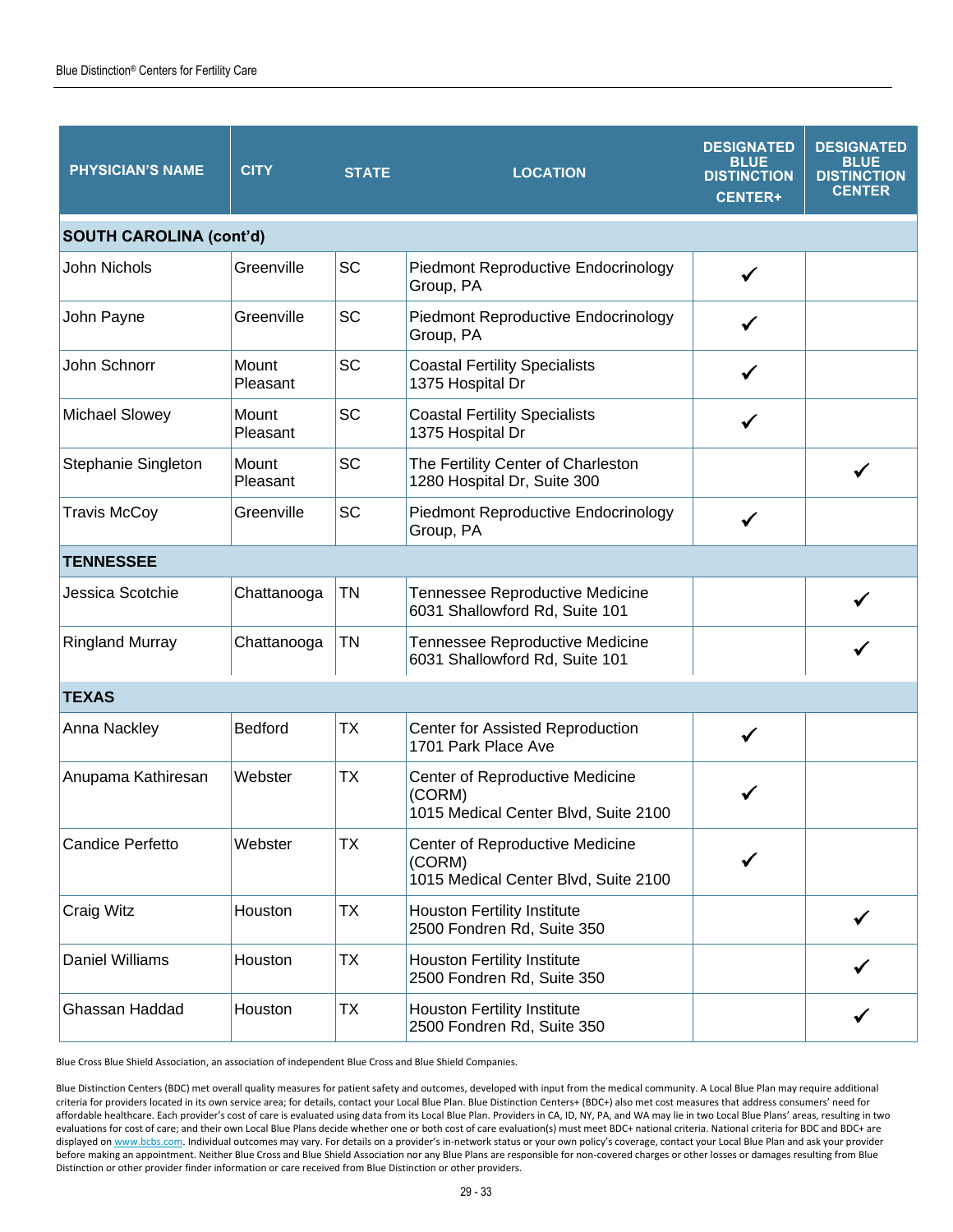| <b>PHYSICIAN'S NAME</b> | <b>CITY</b>    | <b>STATE</b> | <b>LOCATION</b>                                                                   | <b>DESIGNATED</b><br><b>BLUE</b><br><b>DISTINCTION</b><br><b>CENTER+</b> | <b>DESIGNATED</b><br><b>BLUE</b><br><b>DISTINCTION</b><br><b>CENTER</b> |
|-------------------------|----------------|--------------|-----------------------------------------------------------------------------------|--------------------------------------------------------------------------|-------------------------------------------------------------------------|
| <b>TEXAS (cont'd)</b>   |                |              |                                                                                   |                                                                          |                                                                         |
| <b>Heather Hoff</b>     | Houston        | <b>TX</b>    | <b>Houston Fertility Institute</b><br>2500 Fondren Rd, Suite 350                  |                                                                          |                                                                         |
| <b>Inderbir Gill</b>    | Houston        | TX           | <b>Houston Fertility Institute</b><br>2500 Fondren Rd, Suite 350                  |                                                                          |                                                                         |
| Jason Griffith          | Houston        | <b>TX</b>    | <b>Houston Fertility Institute</b><br>2500 Fondren Rd, Suite 350                  |                                                                          |                                                                         |
| Jason Yeh               | Houston        | <b>TX</b>    | <b>Houston Fertility Institute</b><br>2500 Fondren Rd, Suite 350                  |                                                                          |                                                                         |
| Jerry Sims              | Webster        | <b>TX</b>    | Center of Reproductive Medicine<br>(CORM)<br>1015 Medical Center Blvd, Suite 2100 |                                                                          |                                                                         |
| John Crochet, Jr        | Webster        | TX           | Center of Reproductive Medicine<br>(CORM)<br>1015 Medical Center Blvd, Suite 2100 |                                                                          |                                                                         |
| Jonathan Kim            | Houston        | <b>TX</b>    | <b>Houston Fertility Institute</b><br>2500 Fondren Rd, Suite 350                  |                                                                          |                                                                         |
| Josh Skorupski          | Houston        | <b>TX</b>    | <b>Houston Fertility Institute</b><br>2500 Fondren Rd, Suite 350                  |                                                                          |                                                                         |
| Kathleen Doody          | <b>Bedford</b> | <b>TX</b>    | Center for Assisted Reproduction<br>1701 Park Place Ave                           | ✔                                                                        |                                                                         |
| Kevin Doody             | <b>Bedford</b> | TX           | <b>Center for Assisted Reproduction</b><br>1701 Park Place Ave                    |                                                                          |                                                                         |
| Mara Clapp              | Houston        | TX           | <b>Houston Fertility Institute</b><br>2500 Fondren Rd, Suite 350                  |                                                                          |                                                                         |
| Mazen Abdallah          | Houston        | <b>TX</b>    | <b>Houston Fertility Institute</b><br>2500 Fondren Rd, Suite 350                  |                                                                          |                                                                         |
| Ryan Steward            | Houston        | TX           | <b>Houston Fertility Institute</b><br>2500 Fondren Rd, Suite 350                  |                                                                          |                                                                         |
| Sahadat Nurudeen        | Houston        | <b>TX</b>    | <b>Houston Fertility Institute</b><br>2500 Fondren Rd, Suite 350                  |                                                                          |                                                                         |
| Robin Thomas            | Bedford        | TX           | Center for Assisted Reproduction<br>1701 Park Place Ave                           | $\checkmark$                                                             |                                                                         |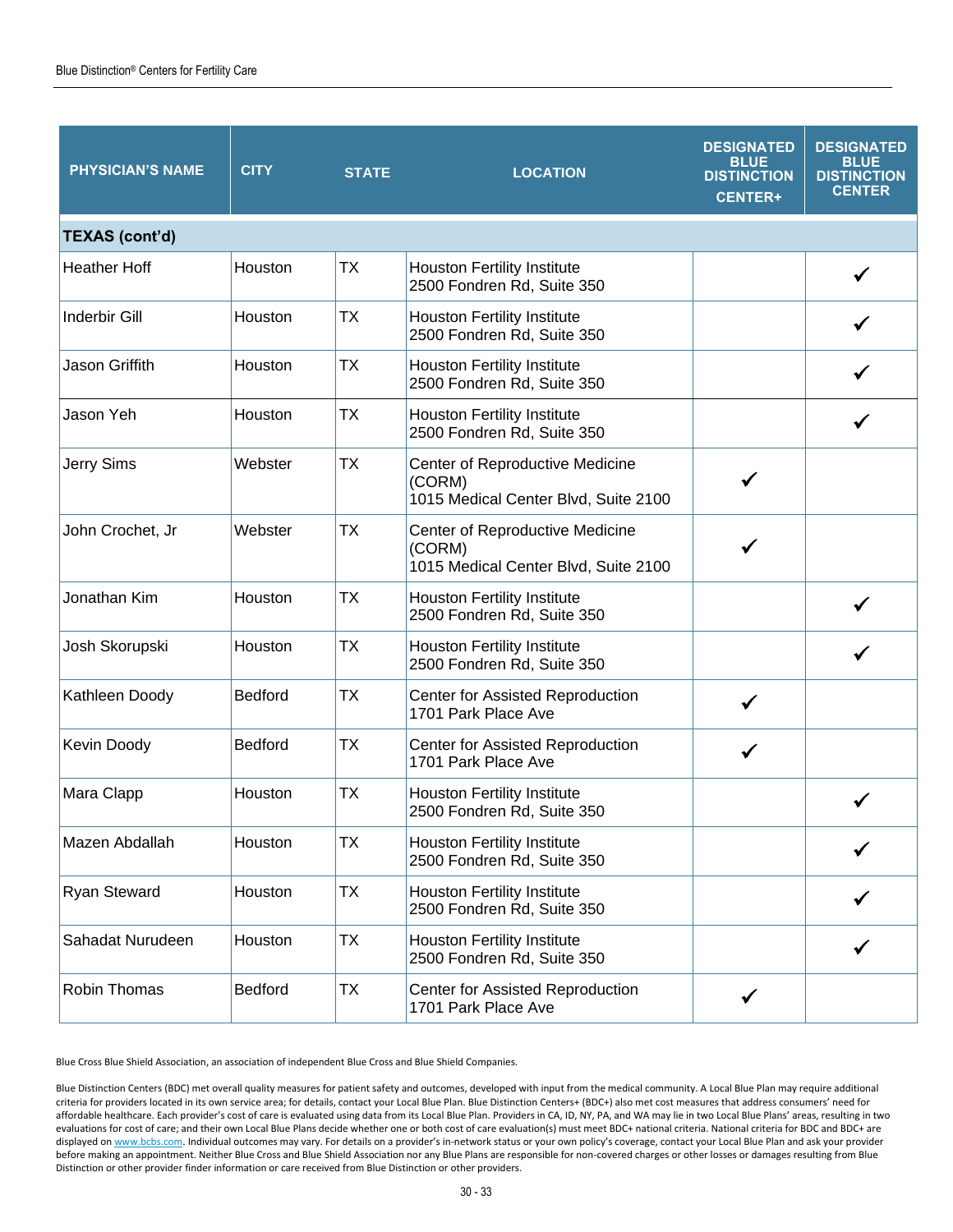| <b>PHYSICIAN'S NAME</b> | <b>CITY</b> | <b>STATE</b> | <b>LOCATION</b>                                                                                   | <b>DESIGNATED</b><br><b>BLUE</b><br><b>DISTINCTION</b><br><b>CENTER+</b> | <b>DESIGNATED</b><br><b>BLUE</b><br><b>DISTINCTION</b><br><b>CENTER</b> |
|-------------------------|-------------|--------------|---------------------------------------------------------------------------------------------------|--------------------------------------------------------------------------|-------------------------------------------------------------------------|
| <b>TEXAS (cont'd)</b>   |             |              |                                                                                                   |                                                                          |                                                                         |
| Sandra Bello            | Houston     | <b>TX</b>    | <b>Houston Fertility Institute</b><br>2500 Fondren Rd, Suite 350                                  |                                                                          |                                                                         |
| Vicki Schnell           | Webster     | <b>TX</b>    | Center of Reproductive Medicine<br>(CORM)<br>1015 Medical Center Blvd, Suite 2100                 |                                                                          |                                                                         |
| <b>VERMONT</b>          |             |              |                                                                                                   |                                                                          |                                                                         |
| <b>Christine Murray</b> | Colchester  | VT           | Northeastern Reproductive Medicine<br>105 West View Rd, Suite 302                                 |                                                                          |                                                                         |
| Jennifer Brown          | Colchester  | VT           | Northeastern Reproductive Medicine,<br>105 West View Rd, Suite 302                                |                                                                          |                                                                         |
| Peter Casson            | Colchester  | VT           | Northeastern Reproductive Medicine,<br>105 West View Rd, Suite 302                                |                                                                          |                                                                         |
| <b>WASHINGTON</b>       |             |              |                                                                                                   |                                                                          |                                                                         |
| Amy Criniti             | Seattle     | <b>WA</b>    | Seattle Reproductive Medicine,<br><b>Integramed America</b><br>1505 Westlake Ave North, Suite 400 |                                                                          |                                                                         |
| Angela Thyer            | Seattle     | <b>WA</b>    | Seattle Reproductive Medicine,<br><b>Integramed America</b><br>1505 Westlake Ave North, Suite 400 |                                                                          |                                                                         |
| <b>Edwin Robins</b>     | Spokane     | <b>WA</b>    | The Center for Reproductive Health<br>508 W. 6th Ave, Suite 500                                   |                                                                          |                                                                         |
| Erik Mazur              | Spokane     | <b>WA</b>    | Seattle Reproductive Medicine,<br><b>Integramed America</b><br>1505 Westlake Ave North, Suite 400 |                                                                          |                                                                         |
| <b>Gerrard Letterie</b> | Seattle     | <b>WA</b>    | Seattle Reproductive Medicine,<br><b>Integramed America</b><br>1505 Westlake Ave North, Suite 400 |                                                                          |                                                                         |
| Lynn Davis              | Seattle     | <b>WA</b>    | Seattle Reproductive Medicine,<br><b>Integramed America</b><br>1505 Westlake Ave North, Suite 400 |                                                                          |                                                                         |
| Michele Cho             | Seattle     | <b>WA</b>    | Seattle Reproductive Medicine,<br><b>Integramed America</b><br>1505 Westlake Ave North, Suite 400 |                                                                          |                                                                         |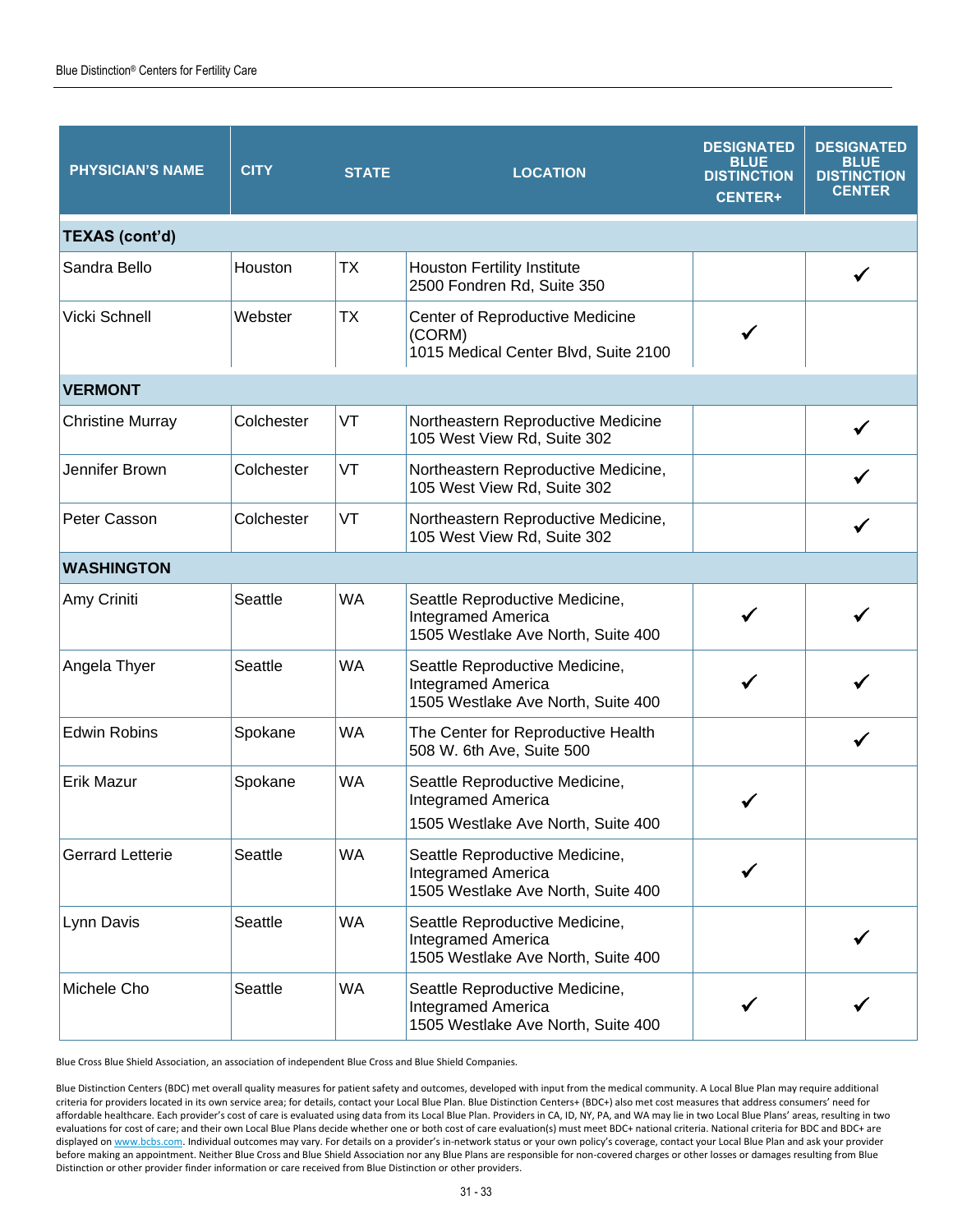| <b>PHYSICIAN'S NAME</b>    | <b>CITY</b>     | <b>STATE</b> | <b>LOCATION</b>                                                                                   | <b>DESIGNATED</b><br><b>BLUE</b><br><b>DISTINCTION</b><br><b>CENTER+</b> | <b>DESIGNATED</b><br><b>BLUE</b><br><b>DISTINCTION</b><br><b>CENTER</b> |
|----------------------------|-----------------|--------------|---------------------------------------------------------------------------------------------------|--------------------------------------------------------------------------|-------------------------------------------------------------------------|
| <b>WASHINGTON (cont'd)</b> |                 |              |                                                                                                   |                                                                          |                                                                         |
| Nancy Klein                | Seattle         | <b>WA</b>    | Seattle Reproductive Medicine,<br><b>Integramed America</b><br>1505 Westlake Ave North, Suite 400 |                                                                          |                                                                         |
| Nichole Barker             | Seattle         | <b>WA</b>    | Seattle Reproductive Medicine,<br><b>Integramed America</b><br>1505 Westlake Ave North, Suite 400 |                                                                          |                                                                         |
| <b>Paul Dudley</b>         | Seattle         | <b>WA</b>    | Seattle Reproductive Medicine,<br><b>Integramed America</b><br>1505 Westlake Ave North, Suite 400 |                                                                          |                                                                         |
| Paul Lin                   | Seattle         | <b>WA</b>    | Seattle Reproductive Medicine,<br><b>Integramed America</b><br>1505 Westlake Ave North, Suite 400 |                                                                          |                                                                         |
| Kevin Johnson              | <b>Bellevue</b> | <b>WA</b>    | Overlake Reproductive Health, Inc., PS<br>11232 N.E. 15th St, Suite 201                           |                                                                          |                                                                         |
| Khurram Rehman             | <b>Bellevue</b> | <b>WA</b>    | Overlake Reproductive Health, Inc., PS<br>11232 N.E. 15th St, Suite 201                           |                                                                          |                                                                         |
| Michael S. Opsahl          | Kirkland        | <b>WA</b>    | Poma Fertility<br>12039 N.E. 128th St, Suite 110                                                  | $\checkmark$                                                             |                                                                         |
| Bo Yu                      | Seattle         | <b>WA</b>    | University Reproductive Care, University<br>of Washington<br>4245 Roosevelt Way NE, 4th FI        |                                                                          |                                                                         |
| Christopher N Herndon      | Seattle         | <b>WA</b>    | University Reproductive Care, University<br>of Washington<br>4245 Roosevelt Way NE, 4th Fl        |                                                                          |                                                                         |
| <b>Genevive Neal-Perry</b> | Seattle         | <b>WA</b>    | University Reproductive Care, University<br>of Washington<br>4245 Roosevelt Way NE, 4th FI        |                                                                          |                                                                         |